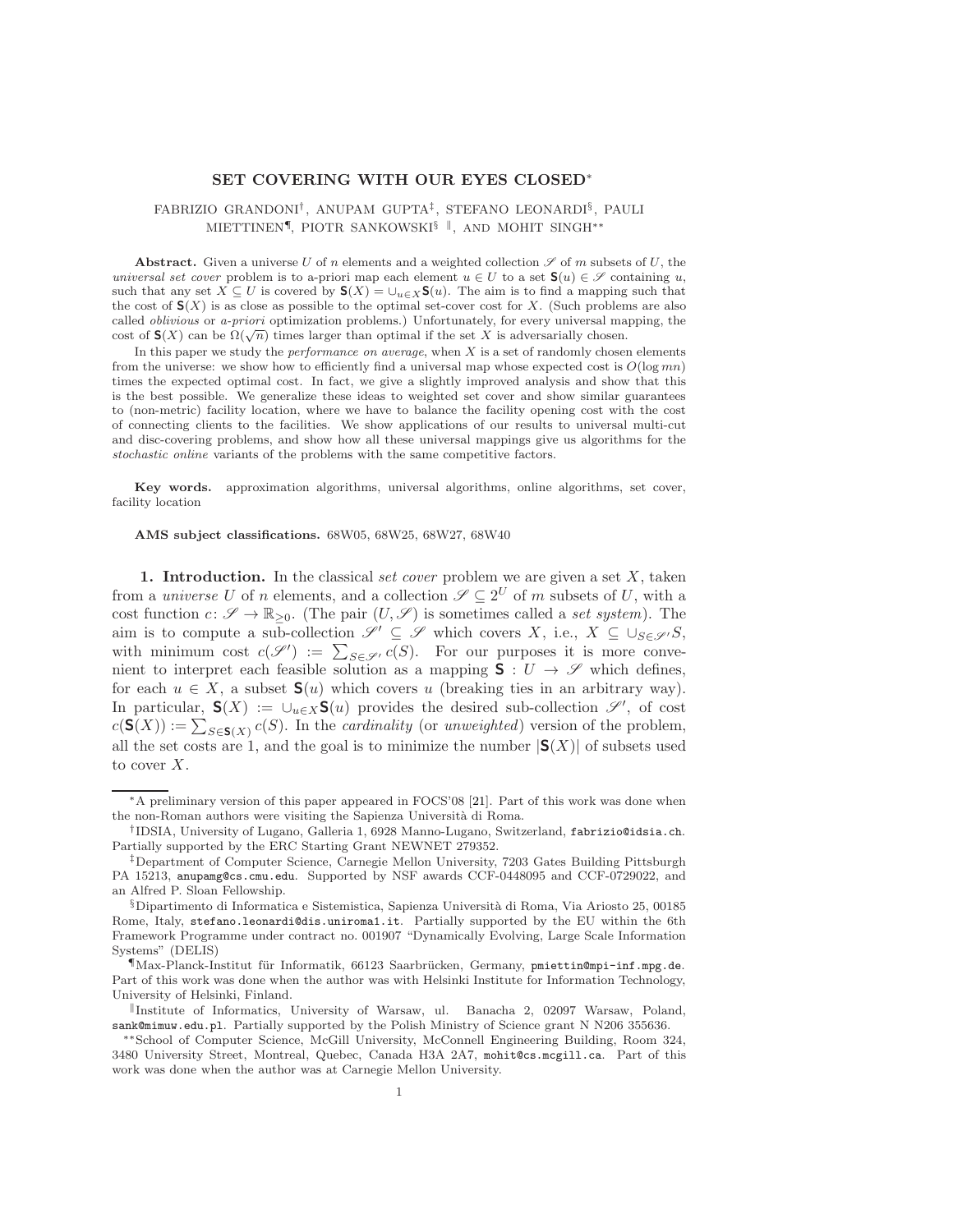In their seminal work, Jia et al. [33] define, among other problems, a *universal* variant of the set cover problem. Here the mapping S has to be provided a-priori, i.e., without knowing the actual value of  $X \subseteq U$ . The problem now is to find a mapping which minimizes the worst-case ratio  $\max_{X\subseteq U} \{c(S(X))/c(\textsf{opt}(X))\}$  between the cost of the set cover given by  $S$  (which is computed without knowing X), and the cost of the optimal "offline" solution  $opt(X)$  (which is based on the knowledge of X). A universal algorithm is  $\alpha$ -competitive if the ratio above is at most  $\alpha$ .

Universal algorithms are useful for applications in distributed environments, where decisions have to be taken locally, with little communication overhead. Similarly, in critical or real-time applications we might not have enough time to run any approximation algorithm once the actual instance of the problem shows up. Hence we need to perform most of the computation beforehand, even if this might imply worse competitive factors and higher preprocessing time. Indeed, we might also think of applications where the solution computed a-priori is wired on a circuit. Eventually, universal problems have strong implications to online problems (where the instance is revealed gradually, and the solution is computed step-by-step). In particular, any universal algorithm provides an online algorithm with the same competitive ratio.

The standard competitive analysis for universal (and online) algorithms assumes that the input is chosen adversarially. This is often too pessimistic: indeed, for universal set cover, Jia et al. [33] gave  $\tilde{\Theta}(\sqrt{n})$  bounds. (The  $\tilde{\Theta}$  notation suppresses poly-logarithmic factors). In many situations it is reasonable to assume that the input is sampled according to some probability distribution. In other words, what if we are competing against nature and the lack of information about the future, and not against a malicious adversary out to get us? Can we give algorithms with a better performance in that case?

1.1. Our Results and Techniques. We formalize the questions above by defining a stochastic variant of the universal set cover problem. Here the input X  $\sum_{u \in U} \pi(u) = 1$ . Let  $\omega \in U^k$  be the random sequence of elements obtained, posis obtained by sampling k times a given probability distribution  $\pi : U \to \mathbb{Q}_{\geq 0}$ , sibly with repetitions. Sometimes we consider  $\omega$  as a multi-set. In that case,  $|\omega|$ denotes the cardinality of  $\omega$  (in particular,  $|\omega| = k$ ). We use a similar notation for any subsequence of  $\omega$ . The aim is minimizing the ratio  $\mathbf{E}_{\omega}[c(\mathbf{S}(\omega))]/\mathbf{E}_{\omega}[c(\text{opt}(\omega))]$  between the expected cost of the solution computed w.r.t. S and the expected optimal cost. We sometimes omit  $\omega$  when the meaning will be clear from the context. We call an algorithm for the universal stochastic set cover problem (and related problems) length-aware if it is given the length k of the sequence in input, and length-oblivious otherwise. As we will see, this distinction is crucial.

As a warm up for the reader, we present a lower bound on the quality of the mapping obtained by running on the set system  $(U, \mathscr{S})$  the standard greedy algorithm, which selects in each step the subset with the best ratio of cost to number of uncovered elements. This algorithm defines an order on the selected sets: let each element be mapped to the first set in the order covering it. Consider a set  $S_{all} = U$  covering the whole universe, of cost  $c(S_{all}) = \sqrt{n}$ , and singleton sets  $S_u = \{u\}$  for each  $u \in U$ , each of unit cost  $c(S_u) = 1$ . The greedy set cover algorithm maps all the elements into S<sub>all</sub>. For a uniform distribution  $\pi$  and  $k = 1$ , the cost of this mapping is  $\sqrt{n}$ , while the optimal mapping (assigning each  $u \in U$  to the corresponding singleton set  $S_u$ ) has always cost one. Note that, for  $k \simeq n$ , the situation changes drastically: now the greedy algorithm produces the optimal mapping with high probability. Indeed, essentially the same example shows that any length-oblivious universal algorithm for the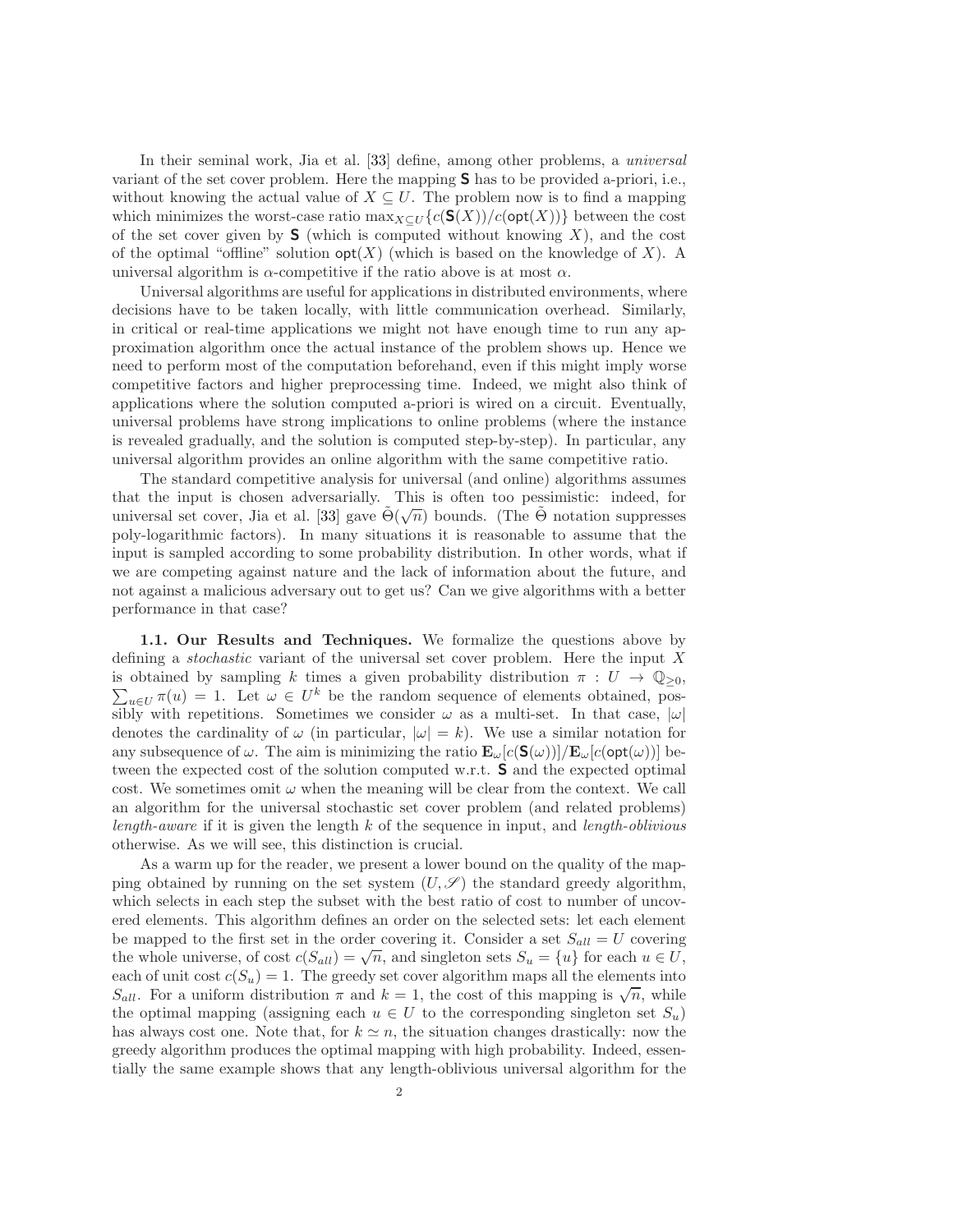(weighted) stochastic set cover problem must be  $\Omega(\sqrt{n})$ -competitive (see Section 3).

Motivated by the example above, we developed an algorithm based on the interleaving of standard greedy with a second, even more myopic, greedy algorithm that selects the min-cost set which covers at least one uncovered element (disregarding the actual number of covered elements). In each selection step we trust the min-ratio greedy algorithm if a subset with a sufficiently small ratio exists, and the min-cost one otherwise. The threshold ratio is derived from the length k of the sequence. The main result of this paper can be stated as follows (see Section 3):

Theorem 1.1. There exists a polynomial-time length-aware algorithm that returns a universal mapping S to the (weighted) universal stochastic set cover problem with  $\mathbf{E}[c(\mathbf{S})] = O(\log mn) \mathbf{E}[c(\text{opt})]$ .

Above, and elsewhere in this paper, log denotes logarithm of base 2. When m is polynomial in n, this is asymptotically the best possible due to the  $o(\log n)$ inapproximability of set cover (which extends to the universal stochastic case by choosing  $k \gg n$ ). For values of  $m \gg n$ , the competitive factor can be improved to  $O\left(\frac{\log m}{\log\log m - \log\log n}\right)$ , and this bound is tight (see Section 4).

The crux of our analysis is bounding the cost of the min-cost sets selected by the algorithm when it cannot find a good min-ratio set. Here we use a counting argument to show that the number of sampled elements among the still-uncovered elements is sufficiently *small* compared to the number of sets used by the optimal solution to cover those elements. We then translate this into a convenient lower bound on the cost paid by the optimum solution to cover the mentioned elements.

In the unweighted case we can do better: here the standard greedy algorithm provides a length-oblivious universal algorithm with the same competitive ratio. However, its analysis requires some new ideas.

Theorem 1.2. There exists a polynomial-time length-oblivious algorithm that returns a universal mapping S to the unweighted universal stochastic set cover problem with  $\mathbf{E}[|\mathbf{S}|] = O(\log mn) \mathbf{E}[\text{opt}]$ .

Based on the proof of Theorem 1.2, we also show that the dependence on  $n$ in the competitive factor can be removed if exponential time is allowed, and can possibly be reduced when the set system has a small VC-dimension. The latter result is especially suited for applications where  $m \ll n$ , one of which we highlight in Section 9.2. Additionally, it should be noted that, due to concentration bounds, our length-aware mappings can be used to construct solutions for the independent activation model introduced in [31,35] as well. This is shortly discussed in Section 8.

Our results naturally extend to the stochastic version of the online set cover problem. Here the random sequence  $\omega$  of elements is presented to the algorithm one element at a time, and, each time a new element  $u$  is given, the algorithm is forced to define a set  $\mathbf{S}(u) \ni u$ . In other words, the mapping **S** is constructed in an online fashion. We remark that, once the value  $S(u)$  is chosen, it cannot be modified in the following steps. Moreover, the length  $k$  of the sequence is not given to the algorithm. Similarly to the universal stochastic case, the aim is to minimize  $\mathbf{E}_{\omega}[c(\mathbf{S}(\omega))]/\mathbf{E}_{\omega}[c(\text{opt}(\omega))].$ 

A length-oblivious universal algorithm would immediately imply an online algorithm with the same competitive factor. However, as there is no such algorithm (for the weighted case), we achieve the same task by combining a family of universal mappings, computed via our (length-aware) universal algorithm for carefully-chosen sequence lengths (see Section 5):

THEOREM 1.3. There exists a polynomial-time  $O(\log mn)$ -competitive algorithm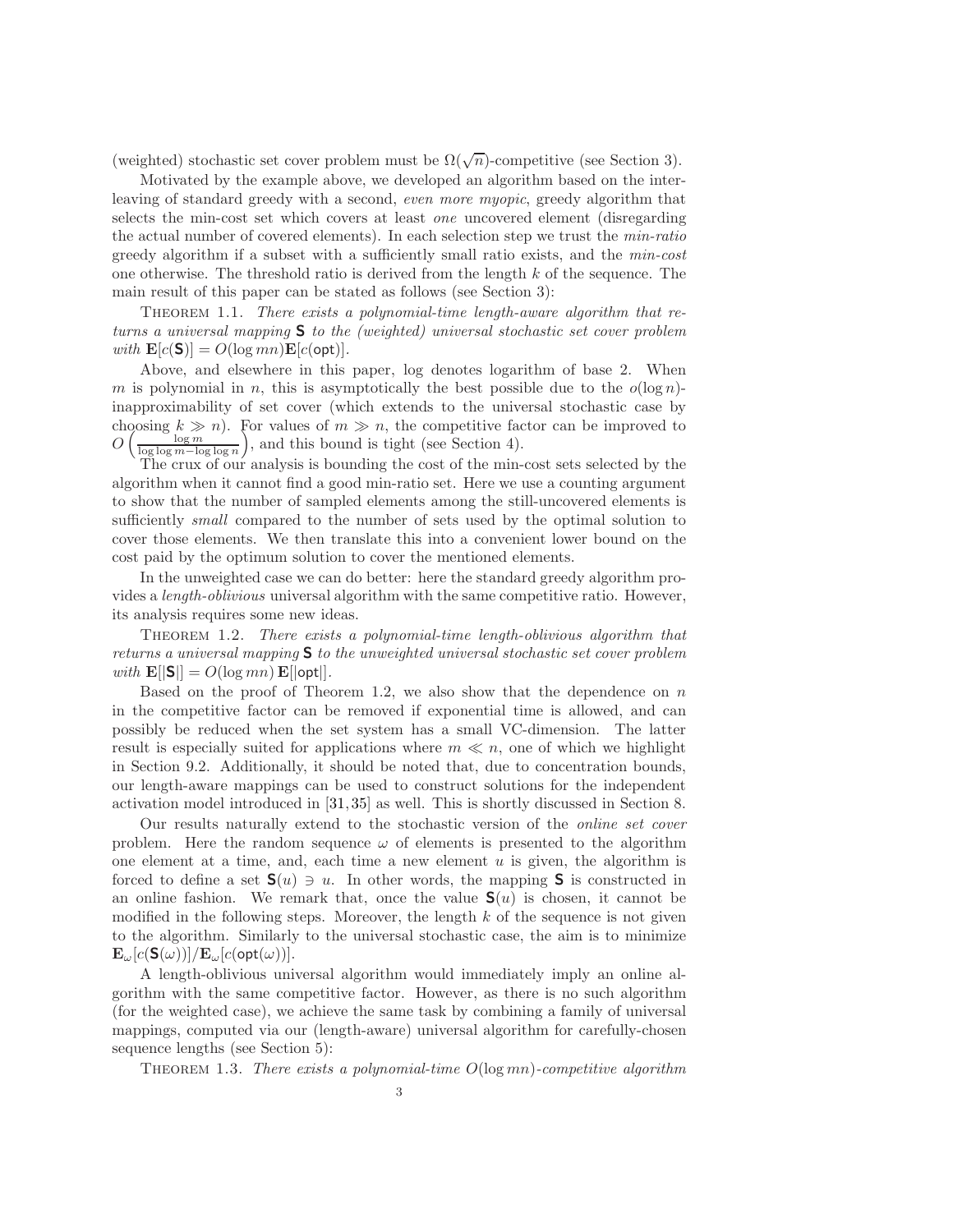## for the online (weighted) stochastic set cover problem.

Our techniques are fairly flexible, and can be applied to other covering-like problems. In Sections 6 and 9 we describe universal algorithms for the stochastic versions of (non-metric) facility location, multi-cut, and disc covering in the plane.

In the next sections, we implicitly assume that  $\pi$  is a uniform distribution; this assumption is without loss of generality using the standard reduction described in Section 7.

### 1.2. Related Work.

Universal, Oblivious and A-Priori Problems. These are problems where a single solution is constructed which is evaluated given multiple inputs—and either the worstcase or the average-case performance is considered. For instance, the universal TSP problem, where one computes a permutation that is used for all possible inputs, has been studied both in the worst-case scenario for the Euclidean plane [6,42] and general metrics  $[22, 25, 33]$ , as well as in the average-case  $[7, 20, 32, 46, 48]$ . (For the related problem of universal Steiner tree, see [20, 22, 33, 35].) For universal set cover and facility location, the previous results are in the worst-case: Jia et al. [33] introduced the problems, show that the adversary is very powerful in such models, and give nearlymatching  $\Omega(\sqrt{n})$  and  $O(\sqrt{n \log n})$  bounds on the competitive factor. For *oblivious* routing  $[8, 28, 43]$  (see, e.g.,  $[50, 51]$  for special cases), a tight logarithmic competitive result as well as a polynomial-time algorithm to compute the best routing is known in the worst case for undirected graphs [5, 44]. For oblivious routing on directed graphs the situation is similar to our problem: in the worst case the lower bound of  $\Omega(\sqrt{n})$  [5] nearly matches upper bounds [26] but for the average case, [23] give an  $O(\log^2 n)$ competitive oblivious routing algorithm when demands are chosen randomly from a known demand-distribution; they also use "demand-dependent" routings and show that these are necessary.

*Online Problems.* Online problems have a long history (see, e.g.,  $[9,17]$ ), and there have been many attempts to relax the strict worst-case notion of competitive analysis: see, e.g., [1,13,20] and the references therein. Online problems with stochastic inputs (either i.i.d. draws from some distribution, or inputs arriving in random order) have been studied, e.g., in the context of optimization problems  $[4, 20, 39, 40]$ , secretary problems [19], mechanism design [24], and matching problems in Ad-auctions [38].

Alon et al. [2] gave the first online algorithm for set cover with a competitive ratio of  $O(\log m \log n)$ ; they used an elegant primal-dual-style approach that has subsequently found many applications (e.g.,  $[3,11]$ ). This ratio is the best possible under complexity-theoretic assumptions [15]; even unconditionally, no deterministic online algorithm can do much better than this [2]. Online versions of metric facility location are studied in both the worst case [18, 39], the average case [20], as well as in the stronger random permutation model [39], where the adversary chooses a set of clients unknown to the algorithm, and the clients are presented to us in a random order. It is easy to show that for our problems, the random permutation model (and hence any model where elements are drawn from an unknown distribution) are as hard as the worst case.

Offline Problems: Set Cover and (Non-Metric) Facility Location. The set cover problem is one of the foster-children for approximation algorithms: a  $\Theta(\log n)$ -approximation has been long known for it [34,37], and this is the best possible [14,45]. For the special case of set systems with small VC-dimension, a better algorithm is given in [10]. Other objective functions have also been used, e.g., min-latency [16] and min-entropy [12,27]. The  $O(\log n)$  approximation for non-metric facility location is due to Hochbaum [29].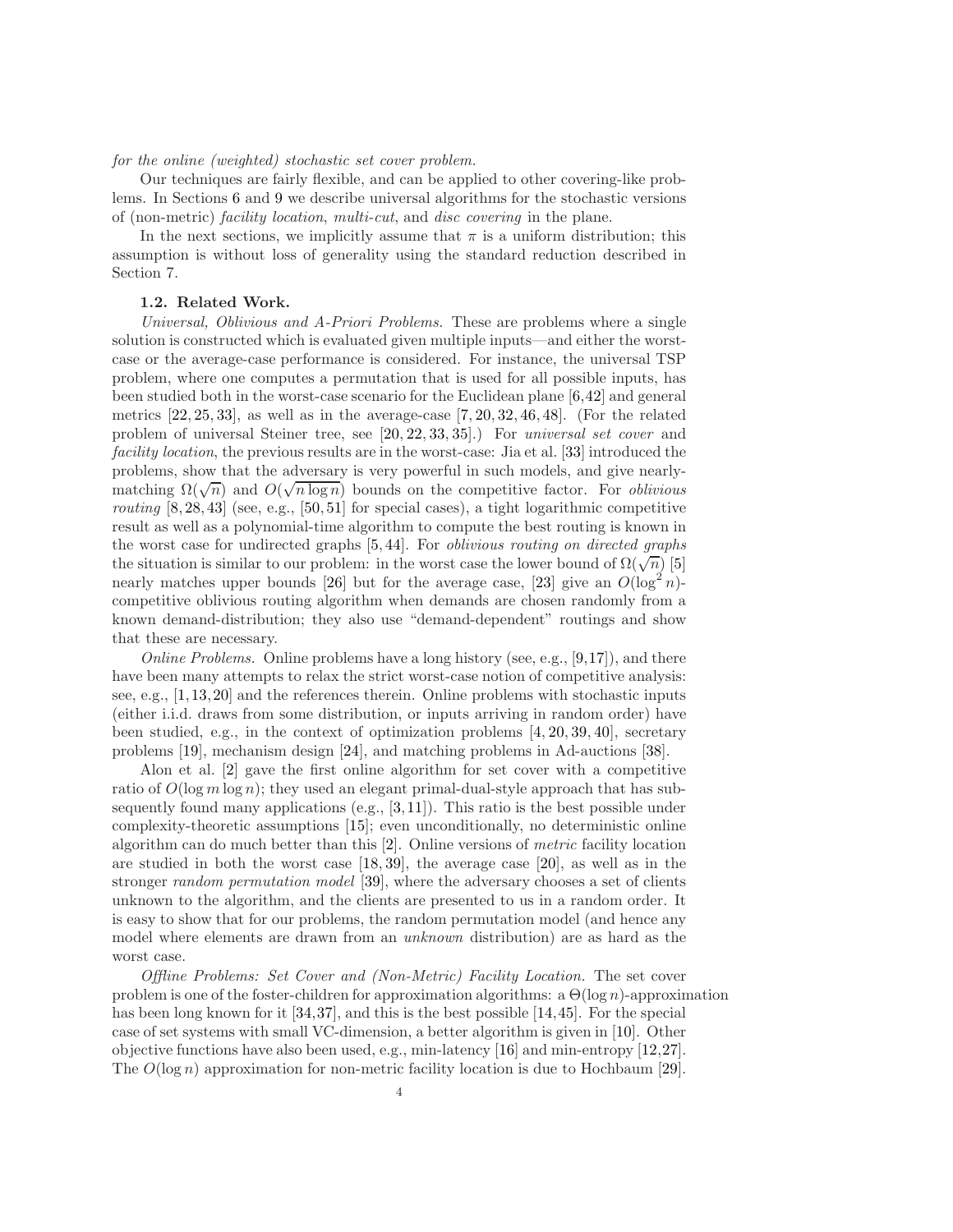Stochastic Optimization. Research in (offline) stochastic optimization gives results for k-stage stochastic set cover; however, the approximation in most papers  $[31,$ 47] is dependent on the number of stages k. Srinivasan [49] shows how to round an LP-relaxation of the k-stage set cover problem with only an  $O(\log n)$  loss, independent of k; this can be used to obtain an  $O(\log n)$  approximation to the expected cost of the best online algorithm for stochastic set cover in poly $(mn)$  time. In contrast to this, our results get within  $O(\log nm)$  of the *best expected offline* cost.

2. The Unweighted Set Cover Problem. In this section, we present a  $O(\log mn)$ competitive algorithm for the universal stochastic set cover problem in the unweighted case (i.e.,  $c(S) = 1$  for all sets  $S \in \mathscr{S}$ ). Moreover, the proof will introduce ideas and arguments which we will extend upon for the case of weighted set cover in the following section.

Our algorithm is the natural adaptation of the standard greedy algorithm for the set cover problem (see Algorithm 1). However, its analysis is different from the one for the classical offline greedy algorithm. We remark that our algorithm is lengthoblivious, i.e., the mapping  $S$  computed by the algorithm works for any sequence length  $k$ .

| <b>Algorithm 1:</b> Mapping for unweighted set cover.            |
|------------------------------------------------------------------|
| <b>Data:</b> Set system $(U, \mathscr{S})$ .                     |
| while $U \neq \emptyset$ do                                      |
| let $S \leftarrow$ set in $\mathscr S$ maximizing $ S \cap U $ ; |
| $\mathbf{S}(v) \leftarrow S$ for each $v \in S \cap U$ ;         |
| $U \leftarrow U \setminus S$ ;                                   |

For the analysis, fix some sequence length k and let  $\mu = \mathbf{E}_{\omega \in U^k} [|\text{opt}(\omega)|]$  be the expected optimal cost. We first show that there are  $2\mu$  sets which cover all but  $\delta n$ elements from U, where  $\delta = \mu \frac{3 \ln 2m}{k}$ .

LEMMA 2.1 (Existence of Small Almost-Cover). Let  $(U, \mathscr{S})$  be any set system with n elements and m sets. There exist  $2\mu$  sets in  $\mathscr S$  which cover all but  $\delta n$  elements from U, for  $\delta = \mu \frac{3 \ln 2m}{k}$ .

Proof. Let d denote the median of  $opt$ , i.e., in at least half of the scenarios from  $U<sup>k</sup>$ , the optimal solution uses at most d sets to cover all the k elements occurring in that scenario. By Markov's inequality,  $d \leq 2\mu$ .

There are at most  $p := \sum_{j=0}^{d} {m \choose j} \leq {m \choose d} 2^d \leq (2m)^d$  collections of at most d sets from  $\mathscr{S}$ : let these collections be  $\mathscr{C}_1, \mathscr{C}_2, \ldots, \mathscr{C}_p$ . In order to lighten the notation, we use ∪ $\mathscr{C}_i$  to denote the union  $\cup_{S\in\mathscr{C}_i}S$  of the sets in  $\mathscr{C}_i$ . In particular, ∪ $\mathscr{C}_i$  is not a collection of sets. We now show that  $|\cup \mathscr{C}_i| \ge n(1-\delta)$  for some *i*.

Suppose by contradiction that  $|\cup \mathscr{C}_i| < n(1-\delta) \leq n e^{-\delta}$  for each  $1 \leq i \leq p$ . Since half of the  $n^k$  scenarios have a cover with at most d sets, the k elements for any such scenario can be picked from some collection  $\mathcal{C}_i$ . Hence,

$$
\sum_{i=1}^p \lvert \cup \mathscr{C}_i \rvert^k \geq \frac{1}{2}n^k.
$$

Plugging in  $p \leq (2m)^d = e^{d \ln 2m} \leq e^{2\mu \ln 2m}$  and  $|\cup \mathscr{C}_i| < n e^{-\delta}$ , we get

$$
p(ne^{-\delta})^k > \frac{1}{2}n^k \implies e^{(2\mu \ln 2m) - k\delta} > \frac{1}{2} \implies e^{-\mu \ln 2m} > \frac{1}{2}
$$

.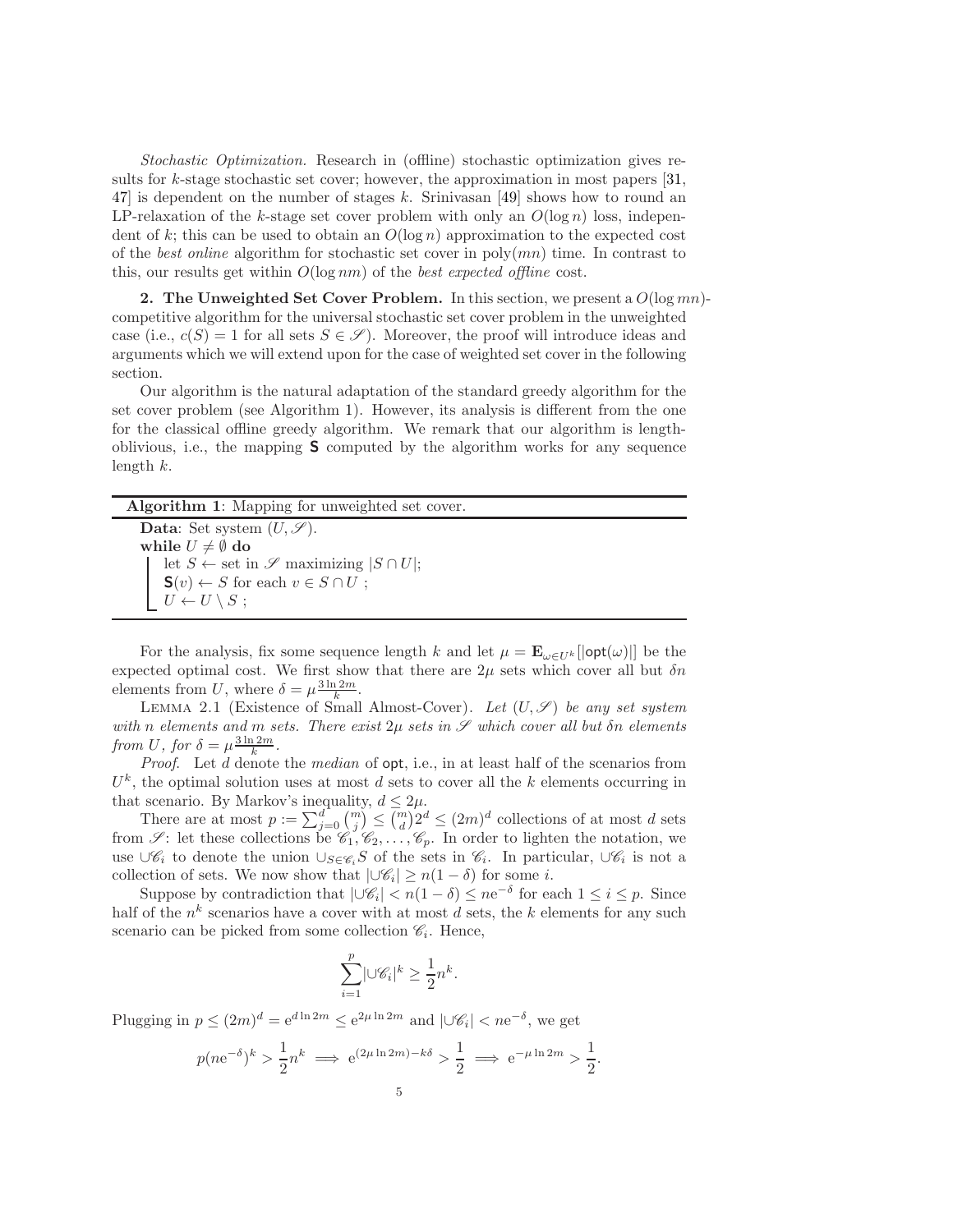Since  $m \geq 1$  and  $\mu \geq 1$ , we also get  $e^{-\mu \ln 2m} \leq \frac{1}{2}$ , which gives the desired contradiction.  $\Box$ 

The greedy algorithm is a  $O(\log n)$ -approximation [36, Thm 5.15] for the *partial* coverage problem (pick the fewest sets to cover some  $(1 - \delta)$  fraction of the elements). This implies the following corollary.

COROLLARY 2.2. Algorithm 1 covers at least  $n(1 - \delta)$  elements using the first  $O(\mu \log n)$  sets.

Finally, we can complete the analysis of Algorithm 1. (A slightly improved result will be described in Section 4.)

*Proof.* (Theorem 1.2) The first  $O(\mu \log n)$  sets picked by the greedy algorithm cover all except  $\delta n$  elements of U, by Corollary 2.2. We count all these sets as contributing to  $\mathbf{E}[\vert \mathbf{S} \vert]$ ; note that this is fairly pessimistic.

From the remaining elements, we expect to see at most  $\frac{k}{n} \cdot \delta n = 3\mu \ln 2m$  elements in a random sequence of length  $k$ . Whenever one of those elements appears, we use at most one new set to cover it. Hence, in expectation, we use at most  $3\mu \ln 2m$  sets for covering the elements which show up from the  $\delta n$  remaining elements, making the total expected number of sets  $O(\mu(\log n + \log m))$  as claimed.  $\Box$ 

**2.1.** An Exponential-Time Variant. Surprisingly, we can trade off the  $O(\log n)$ factor in the approximation for a worse running time; this is quite unusual for competitive analysis where the lack of information rather than lack of computational resources is typically the deciding factor. Instead of running the greedy algorithm to find the first  $O(\mu \log n)$  sets which cover  $(1-\delta)n$  elements, we can run an exponentialtime algorithm which finds  $2\mu$  sets which cover  $(1 - \delta)n$  elements (whose existence is shown in Lemma 2.1). Thus we obtain an exponential-time universal algorithm whose expected competitive factor is  $O(\log m)$ .

In Section 9.2 we give improved algorithms when the set system admits small " $\epsilon$ -nets" (e.g., when it has small VC-dimension), and also describe an application of this result to the disc-cover problem.

3. The Weighted Set Cover Problem. We now consider the general (weighted) version of the universal stochastic set cover problem. As mentioned in the introduction, and in contrast to the unweighted case where we could get a length-oblivious universal mapping S, in the weighted case there is no mapping S that is good for all sequence lengths k.

THEOREM 3.1. Any length-oblivious algorithm for the (weighted) universal stochastic set cover problem has a competitive ratio of  $\Omega(\sqrt{n})$ .

*Proof.* Consider a set  $S_{all} = U$  covering the whole universe, of cost  $c(S_{all}) = \sqrt{n}$ , and singleton sets  $S_u = \{u\}$  for each  $u \in U$ , each of unit cost  $c(S_u) = 1$ . Take any length-oblivious algorithm. If this algorithm maps more than half the elements to  $S_{all}$ then the adversary can choose  $k = 1$  and the algorithm pays in expectation  $\Omega(\sqrt{n})$ while the optimum is 1. Otherwise, the algorithm maps less than half the elements to  $S_{all}$  and the adversary chooses  $k = n$ . In this case the algorithm pays, in expectation,  $\Omega(n)$  while the optimum is at most  $\sqrt{n}$ .

Hence, we do the next best thing: we give a  $O(\log mn)$ -competitive universal algorithm, which is aware of the input length  $k$ . We first present an algorithm for computing a universal mapping **S** when given the value of  $\mathbf{E}[c(\text{opt})]$ . This assumption will be relaxed later, by showing that indeed the value of  $k$  is sufficient.

Consider Algorithm 2 in the figure. In each iteration of the algorithm, we either choose a set with the best ratio of cost to number of uncovered elements (Type I sets), or simply take the cheapest set which covers at least one uncovered element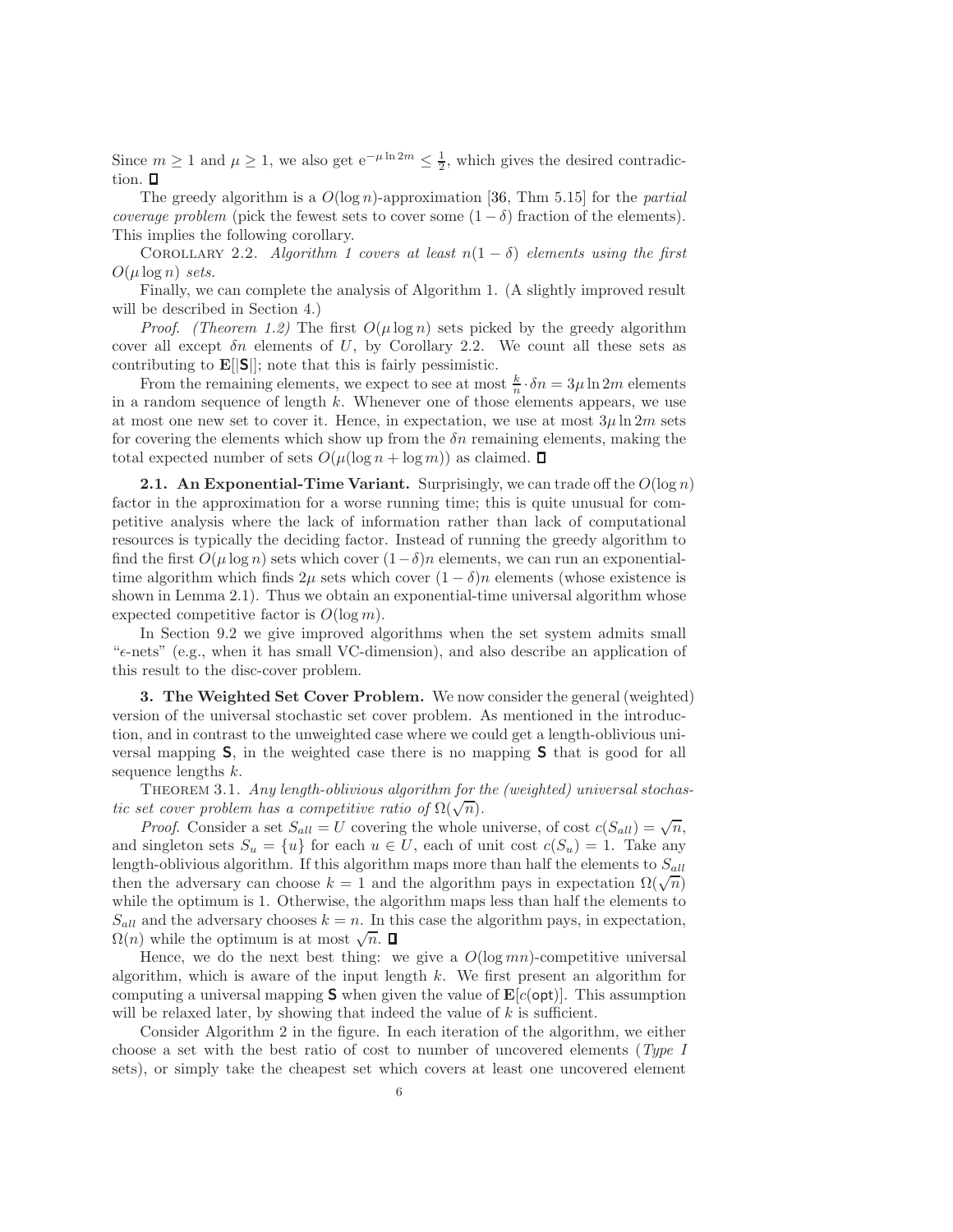Algorithm 2: Mapping for weighted set cover.

Data: Set system  $(U, \mathscr{S}), c \colon \mathscr{S} \to \mathbb{R}_{\geq 0}, \mathbf{E}[c(\textsf{opt})].$ while  $U \neq \emptyset$  do let  $S \leftarrow$  set in  $\mathscr{S}$  minimizing  $\frac{c(S)}{|S \cap U|}$ ; if  $\frac{c(S)}{|S\cap U|} > \frac{64\mathbf{E}[c(\text{opt})]}{|U|}$  $\frac{[c(\text{opt})]}{[U]}$  then let  $S \leftarrow \text{set in } \mathscr{S}$  minimizing  $c(S)$ ;  $\mathbf{S}(u) \leftarrow S$  for each  $u \in S \cap U$ ;  $U \leftarrow U \setminus S$  and  $\mathscr{S} \leftarrow$  all sets covering at least one element remaining in U;

(Type II sets). We remark that since the set U is updated at each step, we may alternate between picking sets of Type I and II in an arbitrary way. We also observe that both types of sets are needed in general, as the proof of Theorem 3.1 shows. As already mentioned in the introduction, and if not differently specified,  $\mathbf{E}[c(\text{opt})] =$  $\mathbf{E}_{\omega \in U^{k}}[c(\textsf{opt})]$  and  $\mathbf{E}[|\textsf{opt}|] = \mathbf{E}_{\omega \in U^{k}}[|\textsf{opt}|].$ 

We bound the cost of sets of Type I and II separately. The following lemma shows that the total cost of Type I sets is small, even in the fairly pessimistic assumption that we use all such sets to cover the random sequence  $\omega$ . Since Type I sets are min-ratio sets, their cost can be bounded using the standard greedy analysis of set cover.

LEMMA 3.2 (Type I Set Cost). The cost of Type I sets selected by Algorithm 2 is  $O(\log n) \cdot \mathbf{E}[c(\textsf{opt})]$ .

*Proof.* Let  $R_1, \ldots, R_h$  be the Type I sets picked by the algorithm in this order. Moreover, let  $U_i$  denote the set of uncovered elements just before  $R_i$  was picked. Since the algorithm picked a Type I set,  $c(R_i) \leq |R_i \cap U_i| \frac{64 \mathbf{E}[c(\text{opt})]}{|U_i|}$  $\frac{\mathcal{L}[\mathcal{C}(\text{opt})]}{|U_i|}$ . Hence, the total cost of the sets  $R_i$  can be bounded by

$$
\sum_{i=1}^h c(R_i) \leq \sum_{i=1}^h \frac{64|R_i \cap U_i| \times \mathbf{E}[c(\mathsf{opt})]}{|U_i|} \leq 64\mathbf{E}[c(\mathsf{opt})] \sum_{t=1}^n \frac{1}{t} \leq 64\mathbf{E}[c(\mathsf{opt})] \ln n.
$$

 $\Box$ 

It remains to bound the expected cost of the Type II sets, which is also the technical heart of our argument. Let  $S_1, \ldots, S_\ell$  be the Type II sets selected by Algorithm 2 in this order. Observe that, since Type II sets are picked on the basis of their cost alone,  $c(S_i) \leq c(S_{i+1})$  for each  $1 \leq i \leq \ell - 1$ . Let  $U_i$  denote the set of uncovered elements just before  $S_i$  was picked. Define  $n_i = |U_i|$  and let  $k_i = n_i \frac{k}{n}$  be the expected number of elements sampled from  $U_i$  (with repetitions). Denote by  $\omega_i$  the subsequence (or multi-set) of the input sequence  $\omega$  obtained by taking only elements belonging to  $U_i$ , and let  $\text{opt}|_{\omega_i}$  be the subcover obtained by taking for each  $u \in \omega_i$ the set in  $opt = opt(\omega)$  covering u. (Note that this is not necessarily the optimal set cover for  $\omega_i$ .) With the usual notation,  $c(\text{opt}|_{\omega_i})$  and  $|\text{opt}|_{\omega_i}|$  denote the cost and number of the sets in  $\text{opt}|_{\omega_i}$ , respectively. For any positive integer q, let  $\Omega_i^q$  be the set of scenarios  $\omega_i$  such that  $|\omega_i| = q$ .

The bound on the expected cost of the Type II sets is given in Lemma 3.6. The basic idea behind our proof is as follows. It is easy to prove a  $O(\log n \cdot \mathbf{E}[c(\text{opt})])$ bound on the expected cost incurred by using sets  $S_i$  with  $k_i = \Omega(\log n)$ . For the remaining sets  $S_1, \ldots, S_j, k_j = O(\log n)$ , we can naturally express the expected cost incurred by the algorithm as a function of  $c(S_i)$ 's and  $k_i$ 's. Lemma 3.5 provides a bound on each  $k_i$  in terms of  $\mathbf{E}[\vert \mathsf{opt} \vert_{\omega_i}]]$  (in its proof, we exploit the technical Lemma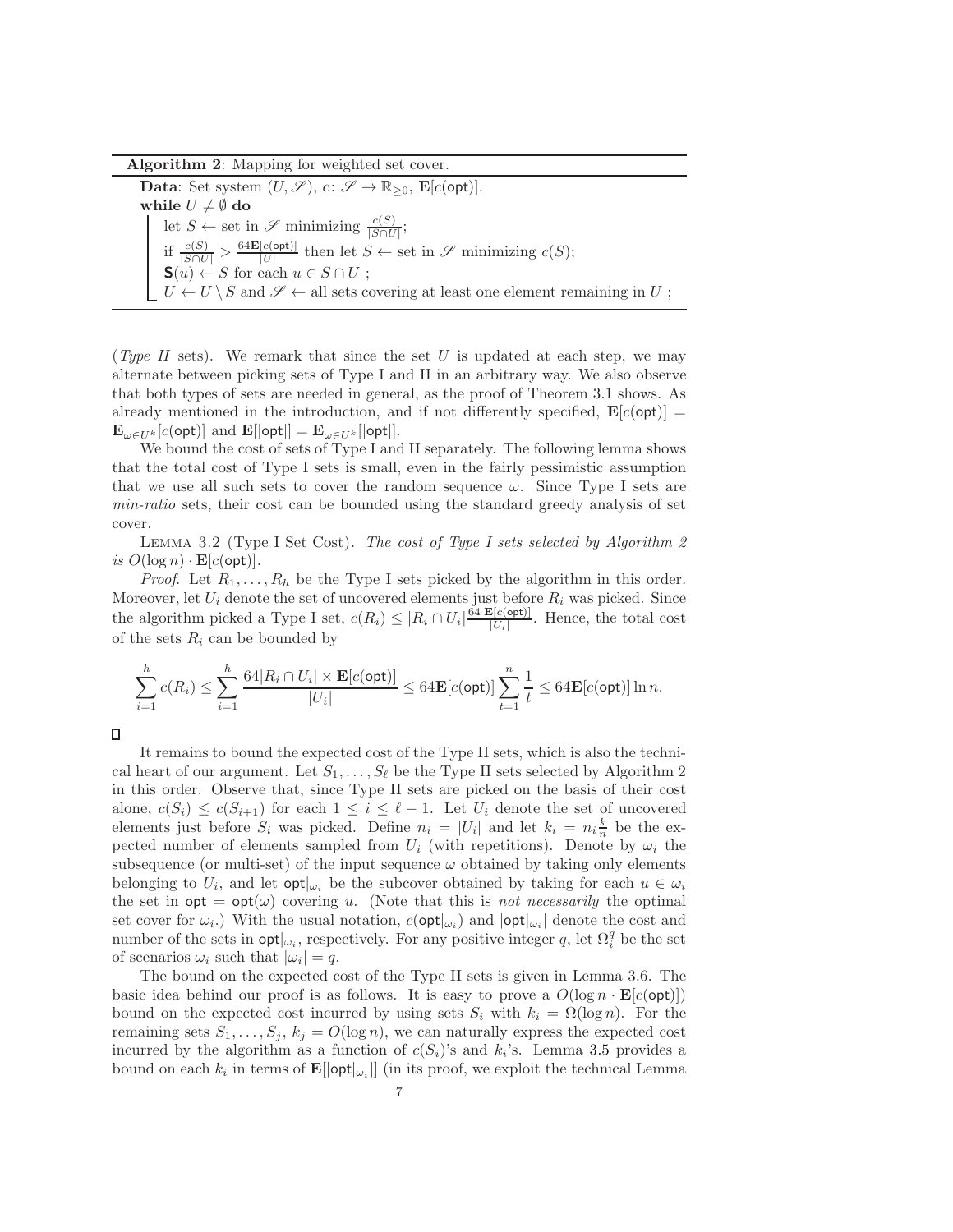3.3). The resulting bound on the total cost in terms of  $c(S_i)$  and  $\mathbf{E}[\text{opt}|_{\omega_i}]$  is then converted into a bound in terms of  $\mathbf{E}[c(\text{opt}|_{\omega_i})]$  by means of Lemma 3.4. We next proceed with the proof of the mentioned claims.

LEMMA 3.3. For every  $i \in \{1, ..., \ell\}$ , if  $k_i \geq 8 \log 2n$  then there exists  $q \geq \frac{k_i}{2}$ such that

$$
\Pr\left[c(\textsf{opt}) \le 8\mathbf{E}[c(\textsf{opt})] \text{ and } |\textsf{opt}| \le 8\mathbf{E}[|\textsf{opt}|] \mid \omega \in \Omega_i^q\right] \ge \frac{1}{2}.
$$

*Proof.* We restrict our attention to scenarios in  $\Omega_i^{\geq \frac{k_i}{2}} := \biguplus_{p \geq \frac{k_i}{2}} \Omega_i^p$ , i.e., scenarios where the sampled k elements contain at least  $\frac{k_i}{2}$  elements from  $U_i$ . Chernoff's bound implies  $Pr[|\omega_i| < \frac{k_i}{2}] \leq \exp\left(-\frac{(1/2)^2 8 \log 2n}{2}\right)$  $\frac{8 \log 2n}{2}$   $\leq \frac{1}{2n}$ , and hence

$$
\Pr[\omega \in \Omega_i^{\ge \frac{k_i}{2}}] \ge 1 - \frac{1}{2n} \ge \frac{1}{2}.\tag{3.1}
$$

Observe that

$$
\mathbf{E}[|\text{opt}|] \ge \Pr\left[\omega \in \Omega_i^{\ge \frac{k_i}{2}}\right] \cdot \mathbf{E}\left[|\text{opt}| \mid \omega \in \Omega_i^{\ge \frac{k_i}{2}}\right] \stackrel{(3.1)}{\ge} \frac{1}{2} \mathbf{E}\left[|\text{opt}| \mid \omega \in \Omega_i^{\ge \frac{k_i}{2}}\right].\tag{3.2}
$$

Let  $d_i$  be the upper quartile of  $|\text{opt}| = |\text{opt}(\omega)|$  restricted to  $\omega \in \Omega_i^{\geq \frac{k_i}{2}}$ . In other terms, in three-quarters of the scenarios in  $\Omega_i^{\geq \frac{k_i}{2}}$ , the optimal solution  $\mathsf{opt} = \mathsf{opt}(\omega)$ uses at most  $d_i$  sets to cover the elements in the scenario. By Markov's inequality and the definition of  $d_i$ ,

$$
\frac{1}{d_i} \mathbf{E}\left[\text{opt} \mid \omega \in \Omega_i^{\geq \frac{k_i}{2}}\right] \geq \Pr[\text{opt}| \geq d_i \mid \omega \in \Omega_i^{\geq \frac{k_i}{2}}] \geq \frac{1}{4}.\tag{3.3}
$$

Altogether,

$$
d_i \stackrel{(3.3)}{\leq} 4\mathbf{E}\left[\left|\mathsf{opt}\right| \mid \omega \in \Omega_i^{\geq \frac{k_i}{2}}\right] \stackrel{(3.2)}{\leq} 8\mathbf{E}\left[\left|\mathsf{opt}\right|\right].
$$

In words, in at least three quarters of the scenarios with  $\omega \in \Omega_i^{\geq \frac{k_i}{2}}$  the cardinality of the optimum solution is at most 8 times the expected cardinality of the optimum solution (with no restriction on  $\omega$ ).

Essentially the same argument shows that the cost  $c$ (opt) is at most  $8E[c(opt)]$ with probability at least 3/4 given that  $\omega \in \Omega_i^{\geq \frac{k_i}{2}}$ . Hence, by the union bound,

$$
\Pr\left[c(\textsf{opt})\leq 8\mathbf{E}[c(\textsf{opt})]\text{ and }|\textsf{opt}|\leq 8\mathbf{E}[|\textsf{opt}|]\ |\ \omega\in\Omega_i^{\geq \frac{k_i}{2}}\right]\geq \frac{1}{2}.
$$

Since  $\Omega_i^{\geq \frac{k_i}{2}} = \biguplus_{p \geq \frac{k_i}{2}} \Omega_i^p$ , an averaging argument implies that some  $q \geq \frac{k_i}{2}$  satisfies the claim of the lemma.

LEMMA 3.4. For all  $1 \leq i \leq \ell$ ,  $(a) \ c(S_i) \mathbf{E} [\vert \mathsf{opt} \vert_{\omega_{i+1}}] \leq \mathbf{E} [c(\mathsf{opt} \vert_{\omega_{i+1}})],$  $(b) \ \ c(S_i) \big(\mathbf{E}[|\mathsf{opt}|_{\omega_i}|] - \mathbf{E}\big[|\mathsf{opt}|_{\omega_{i+1}}|\big]\big) \leq \mathbf{E}[c(\mathsf{opt}|_{\omega_i})] - \mathbf{E}\big[c(\mathsf{opt}|_{\omega_{i+1}})\big].$ 8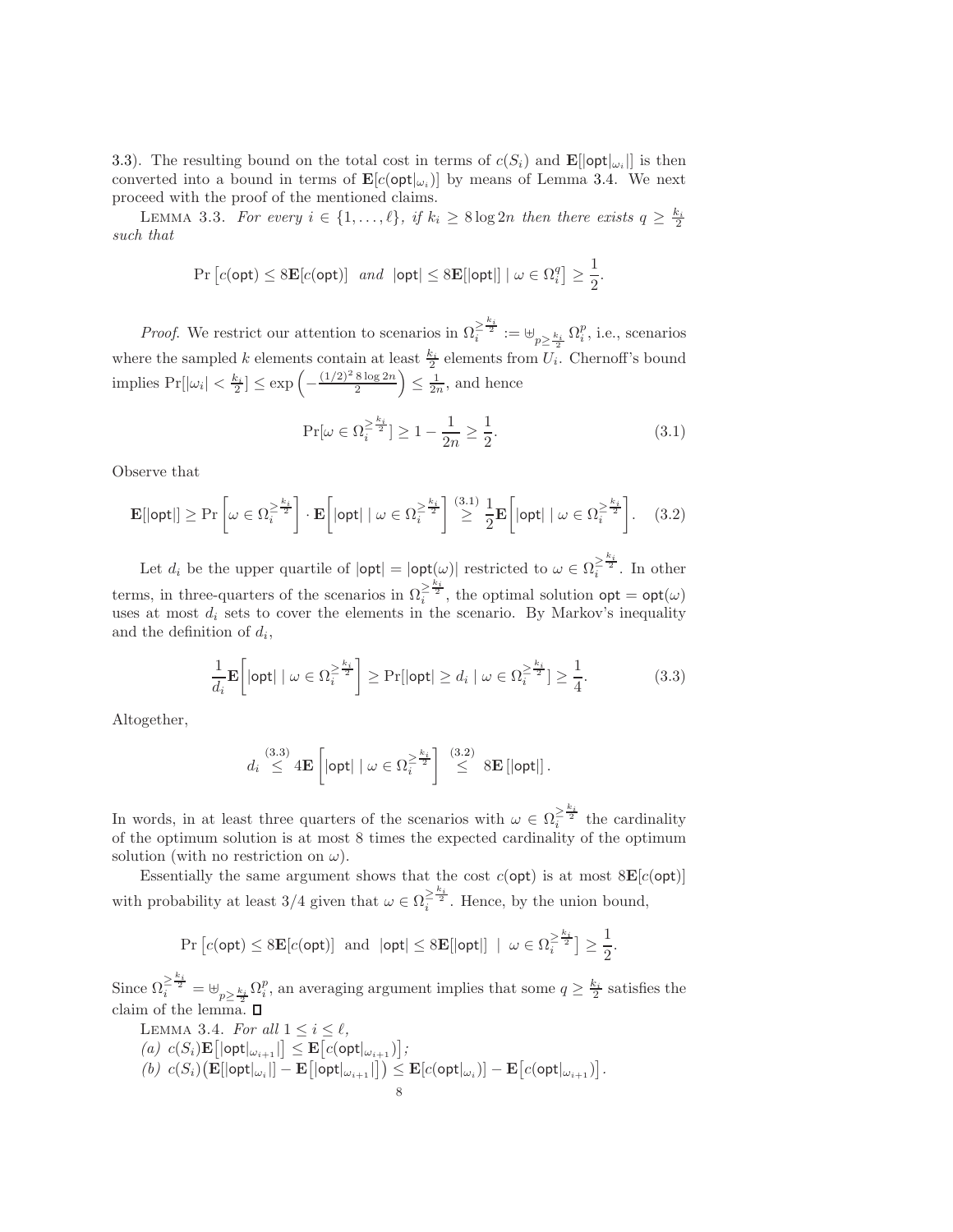*Proof.* The set  $S_{i+1}$  is the cheapest set covering any element of  $U_{i+1}$ , and hence  $c(S_{i+1})$  is a lower bound on the cost of the sets in  $\mathsf{opt}|_{\omega_{i+1}}$ . Since by construction  $c(S_i) \leq c(S_{i+1}),$ 

$$
c(S_i)|\mathsf{opt}|_{\omega_{i+1}}| \leq c(S_{i+1})|\mathsf{opt}|_{\omega_{i+1}}| \leq c(\mathsf{opt}|_{\omega_{i+1}}).
$$

Analogously, the number of sets that **opt** uses to cover the elements  $U_i \setminus U_{i+1}$  covered by  $S_i$  is  $|\textsf{opt}|_{\omega_i}| - |\textsf{opt}|_{\omega_{i+1}}|$ , and for each such set opt pays at least  $c(S_i)$ . Thus,

$$
c(S_i)(\vert \mathsf{opt}\vert_{\omega_i} \vert - \vert \mathsf{opt}\vert_{\omega_{i+1}} \vert) \leq c(\mathsf{opt}\vert_{\omega_i}) - c(\mathsf{opt}\vert_{\omega_{i+1}}).
$$

Taking expectations on the inequalities gives the lemma.

The next lemma proves that, if  $k_i$  is large enough, the optimal solution uses many sets to cover the remaining elements. The observation here is similar to Lemma 2.1, but now the number of sets in the set cover is not equal to its cost. This is why we needed a careful restriction of the optimal solution to subproblems given by  $\mathsf{opt}|_{\omega_i}$ . We recall that we are focusing on iterations where the condition  $\frac{c(S)}{|S \cap U_i|} \leq \frac{64\mathbf{E}[c(opt)]}{|U_i|}$  $\frac{|c(op_t)|}{|U_i|}$  is not satisfied by any set  $S$ , where  $U_i$  is the set of uncovered elements at the beginning of the iteration.

LEMMA 3.5. For every  $i \in \{1, ..., \ell\}$ , if  $k_i \geq 8 \log 2n$  then  $k_i \leq 16\mathbf{E}[\mathsf{opt}|_{\omega_i}]\log m$ .

*Proof.* For a contradiction, assume that  $k_i > 16E[|opt|_{\omega_i}|] \log m$ , and use Lemma 3.3 to define q. There are exactly  $n_i^q$  equally likely different sequences  $\omega_i$ corresponding to sequences in  $\Omega_i^q$ . In at least one half of these scenarios, opt (and hence  $\mathsf{opt}|_{\omega_i}$ ) uses at most  $8 \mathbf{E}[| \mathsf{opt}|]$  sets of cost at most  $8 \mathbf{E}[c(\mathsf{opt})]$ .

Let  $\mathscr{S}_i$  be the multi-set of sets  $\{S \cap U_i \mid S \in \mathscr{S}\}$ , and denote by  $\mathscr{C}_1, \mathscr{C}_2, \ldots, \mathscr{C}_p$ the collections of at most  $8E[|opt|]$  sets from  $\mathscr{S}_i$  with total cost at most  $8E[c(opt)]$ ; there are at most  $(2m)^{8\mathbf{E}[|opt|]}$  of these collections. As previously, let  $\cup \mathscr{C}_j$  denote the union of the sets from  $\mathscr{C}_j$ . Analogously to the proof of Lemma 2.1,

$$
\sum_{j=1}^p \lvert \cup \mathscr{C}_j \rvert^q \geq \frac{1}{2} n_i^q.
$$

Hence there is a collection  $\mathscr{C}_j$  with

$$
|\cup \mathscr{C}_j|\geq \frac{n_i}{2^{1/q}p^{1/q}}\geq \frac{n_i}{2(2m)^{8\mathbf{E}[|\mathsf{opt}|]/q}}\geq \frac{n_i}{2(2m)^{1/\log m}}\geq \frac{n_i}{8},
$$

where we use the assumption  $q \geq k_i/2 > 8$ **E** $[|opt|_{\omega_i}|]$  log m. Since the total cost of sets in  $\mathscr{C}_j$  is at most  $8\mathbf{E}[c(\text{opt})]$  and they cover  $n_i/8$  elements from  $U_i$ , there is a set  $S \in \mathscr{C}_i$  with

$$
\min_{S \in \mathscr{C}_j} \frac{c(S)}{|S \cap U_i|} \le \frac{\sum_{S \in \mathscr{C}_j} c(S)}{\sum_{S \in \mathscr{C}_j} |S \cap U_i|} \le \frac{8 \mathbf{E}[c(\mathsf{opt})]}{n_i/8} = \frac{64 \mathbf{E}[c(\mathsf{opt})]}{n_i}.
$$

However, the Type II set  $S_i$  was picked by the algorithm because there were no set for which  $\frac{c(S)}{|S \cap U_i|} < \frac{64 \mathbf{E}[c(\text{opt})]}{|U_i|}$  $\frac{U^{[C(\text{Opt})]}}{|U_i|}$ , so we get a contradiction and the lemma follows.

Finally, we can bound the expected cost of Type II sets: recall that we incur the cost of some set  $S_i$  only if one of the corresponding elements  $S_i \cap U_i$  is sampled.

LEMMA 3.6 (Type II Set Cost). The expected cost of Type II sets selected by Algorithm 2 is  $O(\log mn)$   $\mathbf{E}[c(\text{opt})]$ .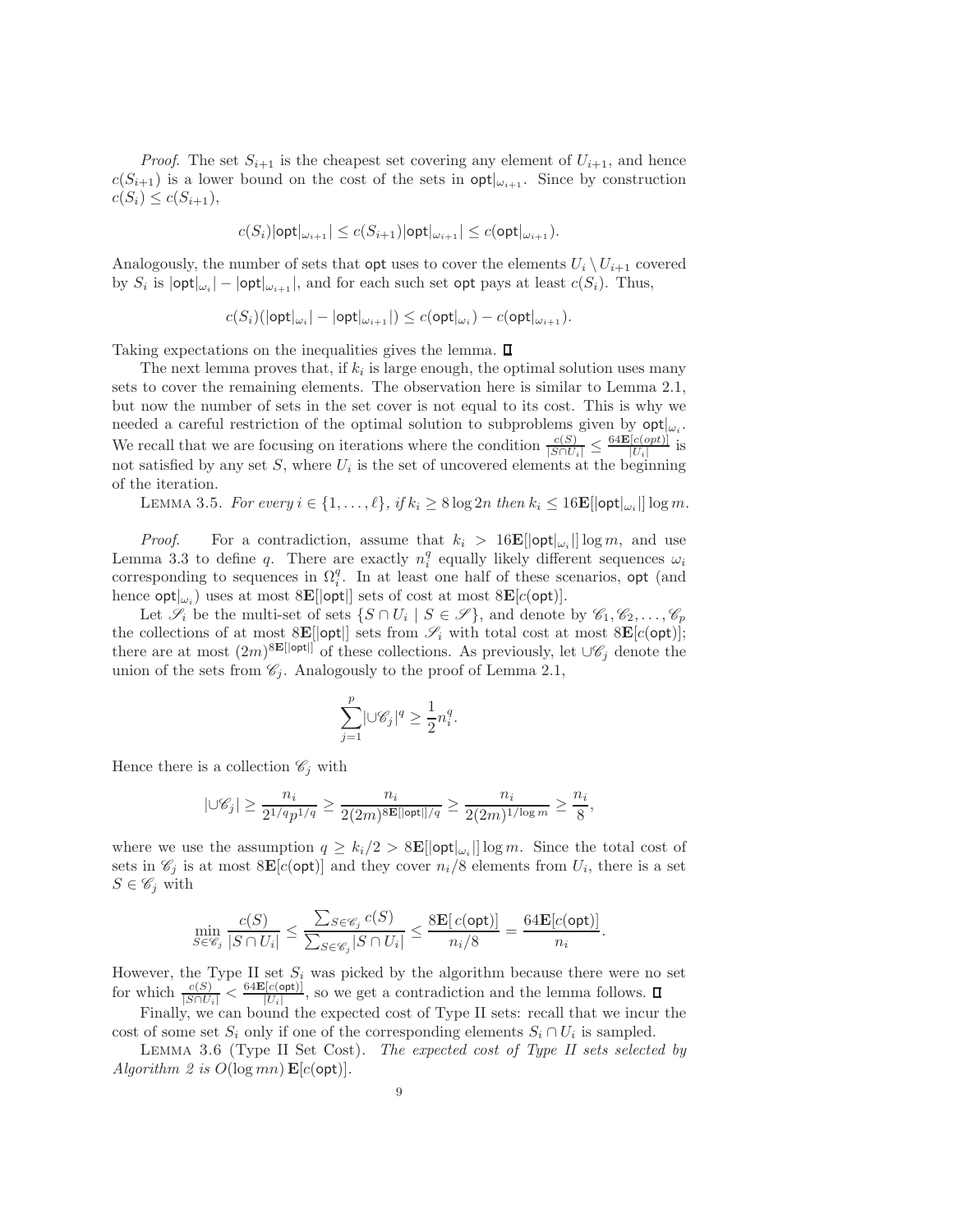*Proof.* Recall that the Type II sets were  $S_1, S_2, \ldots, S_\ell$ . Set  $k_{\ell+1} = 0$  and  $c(S_0) = 0$ for notational convenience. Moreover, let j be such that  $k_j \geq 8 \log 2n$  but  $k_{j+1}$  < 8 log 2n. Hence, in expectation we see at most  $8 \log 2n$  elements from  $U_{j+1}$ , and since each of these elements is covered by a set that does not cost more than the one covering it in opt, the cost incurred by using the sets  $S_{j+1}, \ldots, S_\ell$  is bounded by  $8 \log 2n \mathbf{E}[c(\text{opt})].$ 

By Lemmas 3.4 and 3.5, the expected cost incurred by using the remaining sets  $S_1, \ldots, S_j$  satisfies

$$
\sum_{i=1}^{j} c(S_i) \mathbf{Pr}[\omega \cap (S_i \cap U_i) \neq \emptyset]
$$
\n
$$
\leq \sum_{i=1}^{j} c(S_i) \mathbf{E}[\omega \cap (S_i \cap U_i) || \sum_{i=1}^{U_{i+1} \subseteq U_i \setminus S_i} \sum_{i=1}^{j} c(S_i) \mathbf{E}[\omega \cap (U_i \setminus U_{i+1})]]
$$
\n
$$
\leq \sum_{i=1}^{j} c(S_i) (k_i - k_{i+1}) \leq \sum_{i=1}^{c(S_0) = 0} \sum_{i=1}^{j} k_i (c(S_i) - c(S_{i-1}))
$$
\n
$$
\xrightarrow{\text{Lem. 3.5 }} \sum_{i=1}^{j} 16 \mathbf{E}[\text{opt}[\omega_i]] \log m \cdot (c(S_i) - c(S_{i-1}))
$$
\n
$$
= 16 \log m \cdot (c(S_j) \mathbf{E}[\text{opt}[\omega_{j+1}]] + \sum_{i=1}^{j} c(S_i) (\mathbf{E}[\text{opt}[\omega_i]] - \mathbf{E}[\text{opt}[\omega_{i+1}]]))
$$
\n
$$
\xrightarrow{\text{Lem. 3.4 }} 16 \log m \cdot (\mathbf{E}[c(\text{opt}[\omega_{j+1})] + \sum_{i=1}^{j} (\mathbf{E}[c(\text{opt}[\omega_i)] - \mathbf{E}[c(\text{opt}[\omega_{i+1})]]))
$$
\n
$$
= 16 \log m \cdot \mathbf{E}[c(\text{opt}[\omega_1)] \leq 16 \log m \cdot \mathbf{E}[c(\text{opt})].
$$

This concludes the proof of the lemma.  $\square$ 

We have all the ingredients to prove the main result of this section.

Proof. (Theorem 1.1) Lemmas 3.2 and 3.6 together imply that Algorithm 2 is  $O(\log mn)$ -competitive. We now show how to adapt the result to the case when we are given as input the sequence length k, instead of  $\mathbf{E}[c(\text{opt})]$ .

Algorithm 2 uses the value of  $\mathbf{E}[c(\text{opt})]$  only in comparison with  $\frac{c(S) \cdot |U|}{|S \cap U|}$  for different sets S. This fraction can take at most  $mn^2$  different values, and thus the algorithm can generate at most  $mn^2 + 1$  different mappings  $\{\mathbf{S}_i\}_{i=1}^{mn^2+1}$ . For any such map  $\mathbf{S}_i$ , computing the expected cost  $\mathbf{E}[c(\mathsf{S})]$  is easy: indeed, if  $\mathsf{S}^{-1}(S)$  is the pre-image of  $S \in \mathscr{S}$ , then

$$
\mathbf{E}[c(\mathbf{S})] = \sum_{S \in \mathcal{S}} c(S) \cdot \Pr[\omega \cap \mathbf{S}^{-1}(S) \neq \emptyset].
$$

The value of k is sufficient (and necessary) to compute the probabilities above. Hence, we can select the mapping  $S_i$  with the minimum expected cost for the considered value of  $k$ ; this cost is at most the cost of the mapping generated with the knowledge of  $\mathbf{E}[c(\texttt{opt})]$ .  $\blacksquare$ 

4. Matching Bounds. In this section we present slightly refined upper bounds and matching lower bounds for universal stochastic set cover.

If we stay within polynomial time, and if  $m = \text{poly}(n)$ , then the resulting  $O(\log mn) = O(\log n)$  competitive factor is asymptotically the best possible given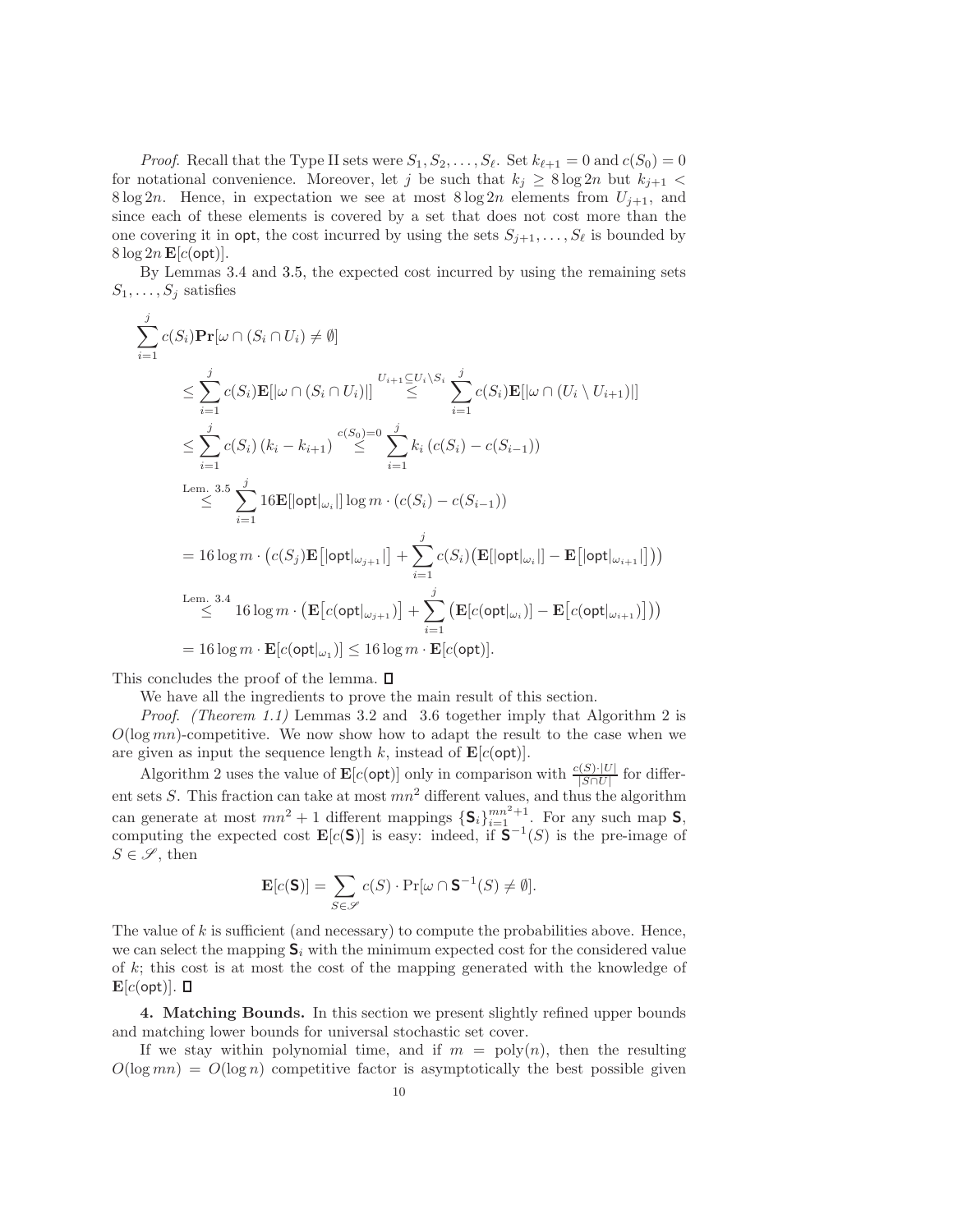suitable complexity-theoretic assumptions. However, for the cases when  $m \gg n$ , we can show a better dependence on the parameters.

THEOREM 4.1. For  $m > n$ , there exists a polynomial-time length-aware (resp. length-oblivious)  $O\left(\frac{\log m}{\log \log m - \log \log n}\right)$  -competitive algorithm for the weighted (resp. unweighted) universal stochastic set cover problem.

Proof. Let us slightly modify the universal algorithm for weighted set cover as follows: fixing a value  $0 < x \leq \log m$ , we increase the threshold value for  $c(S)/|S \cap U|$ to  $2^x \cdot 64 \mathbf{E} [c(\text{opt})] / |U|$ . Let us adapt the analysis. The same argument as in Lemma 3.2 shows that the cost of Type I sets is bounded by  $O(2^x \log n) \mathbf{E}[c(\text{opt})]$ . Lemmas 3.3 and 3.4 hold unchanged. Lemma 3.5 holds with 16 replaced by  $16/x$ . As a consequence, the expected cost of Type II sets becomes  $O(\log n + \frac{\log m}{x}) \mathbf{E}[c(\text{opt})]$ . Choosing  $x = \log \log m - \log \log n$  gives the claim for the weighted case.

A similar result can be shown for Algorithm 1, in the unweighted (length-oblivious) case.  $\square$ 

The following theorem (which extends directly to online stochastic set cover) shows that the bounds above are tight.

THEOREM 4.2. There are values of m and n such that any mapping  $S$  for the (unweighted) universal stochastic set cover problem satisfies

$$
\mathbf{E}[|\mathbf{S}|] = \Omega \left( \frac{\log m}{\log \log m - \log \log n} \right) \mathbf{E}[|\mathsf{opt}|].
$$

*Proof.* Consider an *n* element universe  $U = \{1, \ldots, n\}$  with the uniform distribution over the elements, and  $\mathscr S$  consisting of all  $m = \begin{pmatrix} n \\ \sqrt{n} \end{pmatrix}$  subsets of U of size  $\sqrt{n}$ ; hence  $\log m = \Theta(\sqrt{n} \log n)$  and  $\log \log m - \log \log n = \Theta(\log n)$ . The sequence length is  $k=\sqrt{\overline{n}}/2$ .

Let  $\mathscr{S}_i$  be the collection of sets in **S** which are associated to the first i elements in the input sequence  $\omega = (\omega_1, \dots, \omega_k)$ . Since the sets in  $\mathscr{S}_i$ ,  $|\mathscr{S}_i| \leq i$ , cover at most  $i\sqrt{n} \leq n/2$  elements altogether, with probability at least  $1/2$  one has  $\mathbf{S}(\omega_{i+1}) \notin \mathscr{S}_{i}$ , and consequently  $|\mathscr{S}_{i+1}| = |\mathscr{S}_{i}| + 1$ . Hence,  $E[|\mathscr{S}_k|] \geq \frac{k}{2} = \frac{\sqrt{n}}{4}$  $\sqrt{\frac{n}{4}}$ , i.e. **S** uses at least  $\frac{\sqrt{n}}{4}$ 4 sets in expectation. In contrast, the optimum solution uses one set deterministically. The claim follows.  $\Box$ 

5. Online Stochastic Set Cover. The length-oblivious universal algorithm for unweighted stochastic set cover immediately gives an online algorithm with the same competitive factor: it is sufficient to compute the universal mapping S beforehand, and use  $\mathbf{S}(v)$  to cover each new element v which arrives as input.

The same approach does not work in the weighted case, since our universal algorithm is length-aware in that case (for online algorithms the final sequence length is typically unspecified, and the competitive ratio must hold at any point of time). However, we are still able to design an online algorithm for weighted stochastic set cover with the same  $O(\log mn)$  competitive ratio. The basic idea is using the universal mapping from Section 3 to cover each new element, and update the mapping from time to time. The main difficulty is choosing the update points properly: indeed, the standard approach of updating the mapping each time the number of elements doubles does not work here.

Let  $\omega^i$  denote a random sequence of i elements, and let  $S_i$  be the mapping produced by the universal algorithm from Section 3 for a sequence of length  $k = i$ . We recall that the number of distinct mappings  $S_i$  is polynomially bounded. Our algorithm works as follows. Let  $k$  be the current number of samplings performed. The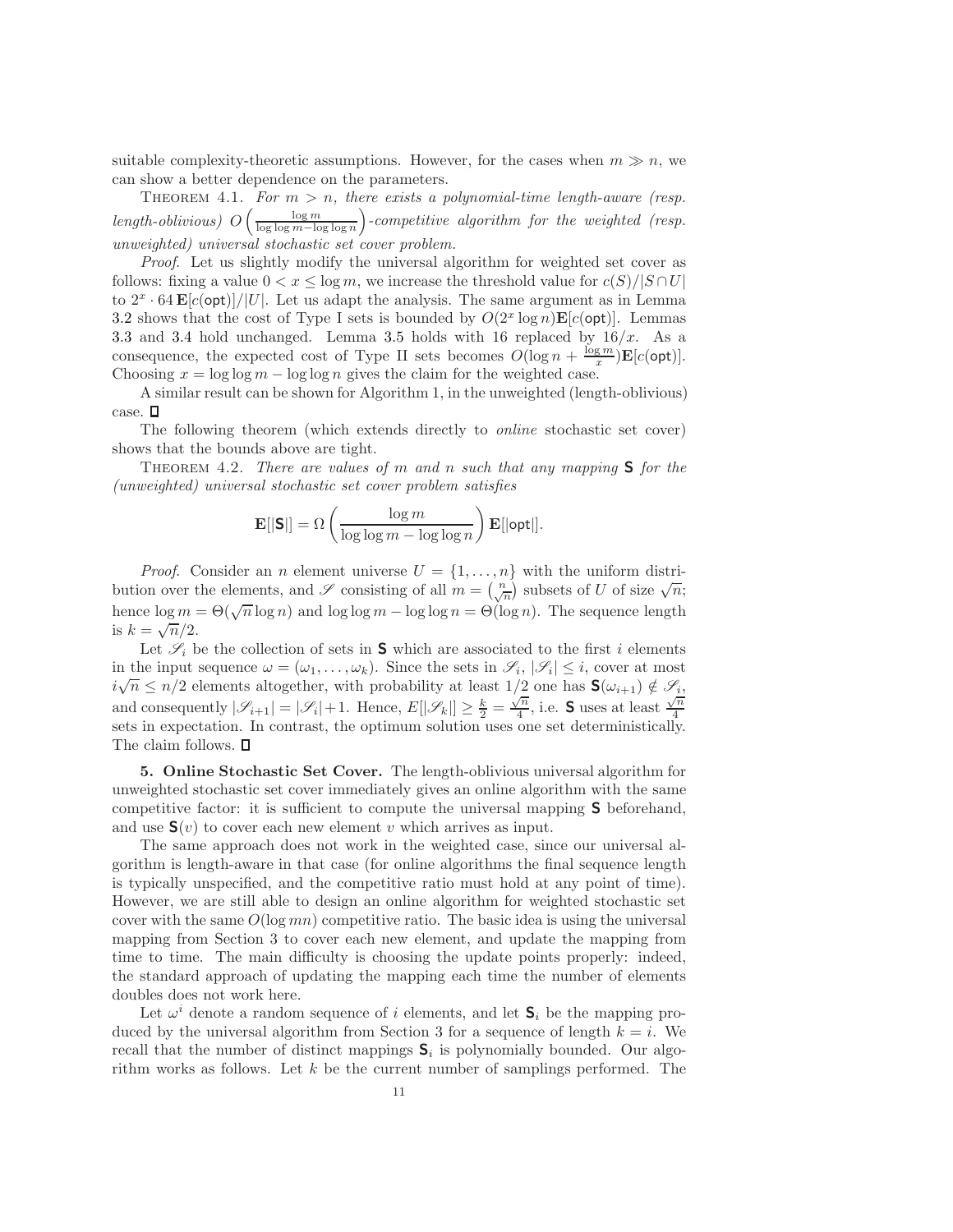algorithm maintains a variable  $k'$ , initially set to 1, which is larger than k at any time. For a given value of  $k'$ , the mapping used by the online algorithm is the universal mapping  $S_{k'}$ . When  $k = k'$ , we proceed as follows. We compute a value  $k''$  such that  $\mathbf{E}[c(\mathbf{S}_{k''}(\omega^{k''}))] > 2\mathbf{E}[c(\mathbf{S}_{k'}(\omega^{k''}))]$  and  $\mathbf{E}[c(\mathbf{S}_{k''-1}(\omega^{k''-1}))] \leq 2\mathbf{E}[c(\mathbf{S}_{k'}(\omega^{k'}))]$ . Then we choose  $\tilde{k} \in \{k'' - 1, k''\}$  randomly, so that  $\mathbf{E}[c(\mathbf{S}_{\tilde{k}}(\omega^{\tilde{k}}))] = 2\mathbf{E}[c(\mathbf{S}_{k'}(\omega^{k'}))]$ . We set  $\tilde{k} = \infty$  if there is no value of k'' satisfying this property: this happens when  $\mathbf{E}[c(\mathbf{S}_{k'}(\omega^{k'}))]$  is at least one half of the minimum over the (polynomially-many) mappings  $S_i$  of the cost of  $S_i$  given that all elements are sampled. Eventually, we set  $k' = \max{\{\tilde{k}, k' + 1\}}$ , and modify the mapping consequently. We remark that the algorithm above takes polynomial time per sample, and does not assume any knowledge of the final number of samplings.

*Proof.* (Theorem 1.3) Consider the algorithm above. Let  $k > 1$  be any sequence length, and S be the corresponding mapping computed by the algorithm. Let moreover  $1 = k_1, k_2, \ldots, k_h > k$  be the sequence of different values of  $k'$  computed by the algorithm. The analysis is trivial for  $h = 1$ , so assume  $h \geq 2$  and hence  $k_h \geq 2$ . Trivially, for any mapping  $S_i$ , increasing the sequence length can only increase the expected cost. Furthermore, for  $i \leq h-2$ , one has  $\mathbf{E}\big[c(\mathbf{S}_{k_i}(\omega^{k_i}))\big] \leq \frac{1}{2}\mathbf{E}\big[c(\mathbf{S}_{k_{i+1}}(\omega^{k_{i+1}}))\big].$ Combining these two observations, one obtains that the expected cost of the solution is bounded by

$$
\mathbf{E}\big[c(\mathbf{S}(\omega^k))\big] = \mathbf{E}\big[c(\mathbf{S}_{k_1}(\omega^{k_1}))\big] + \mathbf{E}\big[c(\mathbf{S}_{k_2}(\omega^{k_2-k_1}))\big] + \ldots + \mathbf{E}\big[c(\mathbf{S}_{k_h}(\omega^{k-k_{h-1}}))\big]
$$
  
\n
$$
\leq \mathbf{E}\big[c(\mathbf{S}_{k_1}(\omega^{k_1}))\big] + \mathbf{E}\big[c(\mathbf{S}_{k_2}(\omega^{k_2}))\big] + \ldots + \mathbf{E}\big[c(\mathbf{S}_{k_h}(\omega^{k_h}))\big]
$$
  
\n
$$
\leq 2\mathbf{E}\big[c(\mathbf{S}_{k_{h-1}}(\omega^{k_{h-1}}))\big] + \mathbf{E}\big[c(\mathbf{S}_{k_h}(\omega^{k_h}))\big].
$$

Observe that, if  $k_h = \infty$ , by construction  $\mathbf{E}\big[c(\mathbf{S}_{k_h}(\omega^{k_h}))\big] \leq 2 \cdot \mathbf{E}\big[c(\mathbf{S}_{k_{h-1}}(\omega^{k_{h-1}}))\big].$ Similarly, if  $k_h < \infty$ , and the associated value of k'' satisfies  $k'' - 1 > k_{h-1}$ , then  $\mathbf{E}\big[c(\mathbf{S}_{k_h}(\omega^{k_h}))\big] = 2 \cdot \mathbf{E}\big[c(\mathbf{S}_{k_{h-1}}(\omega^{k_{h-1}}))\big]$ . Hence, in the two mentioned cases

$$
\mathbf{E}\big[c(\mathbf{S}(\omega^k))\big] \le 4 \cdot \mathbf{E}\big[c(\mathbf{S}_{k_{h-1}}(\omega^{k_{h-1}}))\big] \le O(\log mn) \cdot \mathbf{E}\big[c(\textsf{opt}(\omega^{k_{h-1}}))\big] \le O(\log mn) \cdot \mathbf{E}\big[c(\textsf{opt}(\omega^k))\big].
$$

It remains to consider the case  $k_h < \infty$  and  $k'' - 1 = k_{h-1}$ . Observe that it must hold that  $k_h = k_{h-1} + 1 = k + 1$ . By subadditivity of the optimum solution,  $\mathbf{E}\big[c(\textsf{opt}(\omega^{k_h}))\big] = \mathbf{E}\big[c(\textsf{opt}(\omega^{k+1}))\big] \leq \frac{k+1}{k} \mathbf{E}\big[c(\textsf{opt}(\omega^{k}))\big] = O(\mathbf{E}\big[c(\textsf{opt}(\omega^{k}))\big]).$  Thus

$$
\mathbf{E}\big[c(\mathbf{S}_{k_h}(\omega^{k_h}))\big] = O(\log mn) \cdot \mathbf{E}\big[c(\textsf{opt}(\omega^{k_h}))\big] = O(\log mn) \cdot \mathbf{E}\big[c(\textsf{opt}(\omega^{k}))\big].
$$

Also in this case, we can conclude that  $\mathbf{E}\big[c(\mathsf{S}(\omega^k))\big] = O(\log mn) \cdot \mathbf{E}\big[c(\mathsf{opt}(\omega^k))\big].$ 

6. Universal Stochastic Facility Location. In this section we consider the universal stochastic version of (non-metric) facility location, a generalization of universal stochastic set cover. For this problem, we provide a  $O(\log n)$ -competitive lengthaware algorithm, where  $n$  is the total number of clients and facilities.

The universal stochastic facility location problem is defined as follows. An instance of the problem is a set of clients  $C$  and a set of facilities  $F$ , with a (possibly non-metric) distance function d:  $C \times F \to \mathbb{R}_{\geq 0}$ . Each facility  $f \in F$  has an opening cost  $c(f) \geq 0$ . We let  $n = |F| + |C|$ . Given a mapping **S**:  $C \rightarrow F$  of clients into facilities, and a subset  $X \subseteq C$ , we define  $c(S(X))$  as the total cost of opening facilities in  $\mathbf{S}(X) = \bigcup_{u \in X} \mathbf{S}(u)$  plus the total distance from each  $u \in X$  to  $\mathbf{S}(u)$ . We also denote by  $|S(X)|$  the number of facilities in  $S(X)$ . With the usual notation, the aim is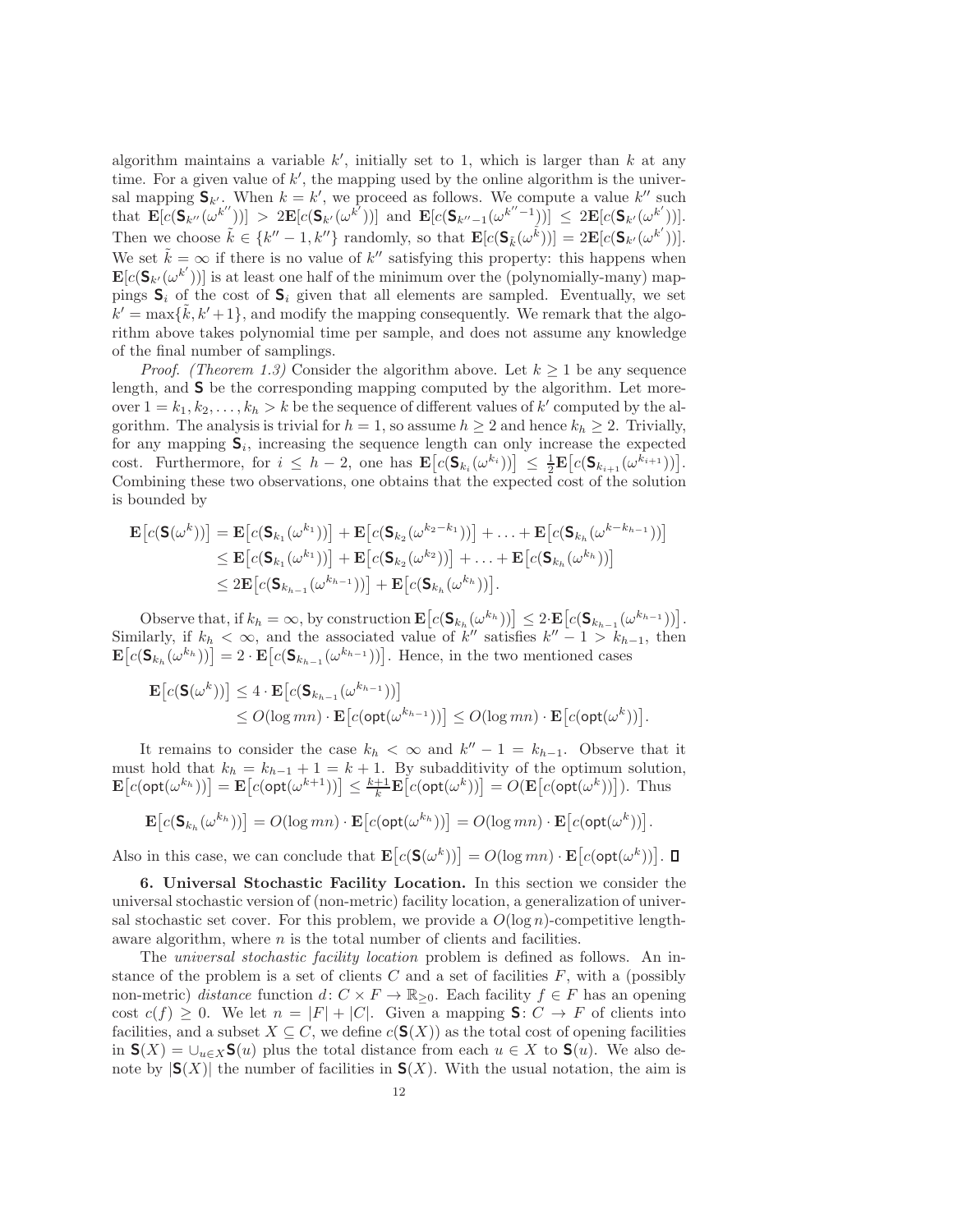Algorithm 3: Algorithm for the (weighted) stochastic facility location problem.

Data:  $C, F, d: C \times F \to \mathbb{R}_{\geq 0}, c: F \to \mathbb{R}_{\geq 0}, k$ , ap $x \in [E[c(\text{opt})], 2E[c(\text{opt})]]$ .<br>while  $C \neq \emptyset$  do while  $C \neq \emptyset$  do let  $f \in F$  and  $S \subseteq C$  minimize  $\arg := \frac{c(f) + \left(1 - \left(1 - \frac{1}{n}\right)^k\right) \cdot \sum_{v \in S} d(v, f)}{|S|}$  $\frac{|S|}{|S|}$ ; if  $\arg \frac{1280e \cdot \arg t}{|C|}$  then let  $f \in F$  and  $S = \{v\} \subseteq C$  minimize  $c(f) + d(v, f);$  $\mathbf{S}(u) \leftarrow S$  for each  $u \in S$ ;  $C \leftarrow C \setminus S;$ 

finding a mapping which minimizes  $\mathbf{E}_{\omega}[c(\mathbf{S}(\omega))] / \mathbf{E}_{\omega}[c(\text{opt}(\omega))]$ , where  $\omega$  is a random sequence of  $k$  clients. As for weighted set cover, we first assume that the algorithm is given as input  $\mathbf{E}[c(\text{opt})]$ . More precisely, it is sufficient to know a 2 approximation apx of  $\mathbf{E}[c(\textsf{opt})]$ . We later show how to remove this assumption<sup>1</sup>.

Algorithm 3 in the Figure is an extension of the algorithm from Section 3, where the new challenge is to handle the connection costs for clients. In each iteration, we select a facility and map a subset of clients to it. We first look for a facility  $f$  and a subset  $S$  of clients such that the average expected cost of opening  $f$  and connecting sampled clients in S to f is less than some threshold<sup>2</sup>. If no such set can be found, then the algorithm chooses a facility  $f$  and a client  $v$  for which the cost of opening f plus the cost of connecting v to f is minimized. Observe that if the connection cost for each client-facility pair is zero then the algorithm reduces (essentially) to Algorithm 2.

We remark that the first step in the while loop can be implemented in polynomial time even if the number of candidate sets  $S$  is exponential. In fact, it suffices to consider, for each facility f, the closest i clients still in C, for every  $i = 1, \ldots, |C|$ .

Analogously to Section 3, we partition the pairs  $(f, S)$  computed by the algorithm in two subsets: The pairs computed in the first step of the while loop are of  $Type I$ , and the remaining pairs of Type II. The cost paid by the solution for a pair  $(f, S)$  is zero if no element in S is sampled, and otherwise is  $c(f)$  plus the sum of the distances from the sampled elements in S to f. We next bound the cost of the pairs of Type I.

LEMMA 6.1. The expected total cost of Type I pairs is  $O(\log n) \mathbf{E}[c(\text{opt})]$ .

*Proof.* Let  $(f_i, S_i)$  be the *i*-th pair of Type I selected by the algorithm,  $i = 1, \ldots, \ell$ . Moreover, let  $C_i$  denote the set C before  $f_i$  was selected. The expected cost paid by our solution for buying  $f_i$  and connecting the sampled clients in  $S_i$  to  $f_i$  is

$$
c(f_i) \Pr[S_i \cap \omega \neq \emptyset] + \sum_{v \in S_i} d(v, f_i) \Pr[v \in \omega] \leq c(f_i) + \left(1 - \left(1 - \frac{1}{n}\right)^k\right) \cdot \sum_{v \in S_i} d(v, f_i).
$$

Since, the pair  $(f_i, S_i)$  is selected in the considered step, the latter quantity is at most  $1280e\cdot$  apx $\frac{|S_i\cap C_i|}{|C_i|} \leq 2\cdot 1280e\cdot \mathbf{E}[c(\textsf{opt})]\frac{|S_i\cap C_i|}{|C_i|}$ . The claim follows by the same argument as in Lemma 3.2.  $\square$ 

Consider now the pairs of Type II. We need some notation (analogous to the set cover case). We denote by  $(f_i, S_i) = (f_i, \{v_i\})$  the *i*-th pair of Type II selected by

<sup>&</sup>lt;sup>1</sup>We remark that the algorithm and analysis in the set cover case can be analogously modified in order to exploit a constant approximation of the optimum.

<sup>&</sup>lt;sup>2</sup>The constant  $e$  in the algorithm can be replaced by a larger constant, so that the algorithm has to deal with polynomially bounded rational numbers only.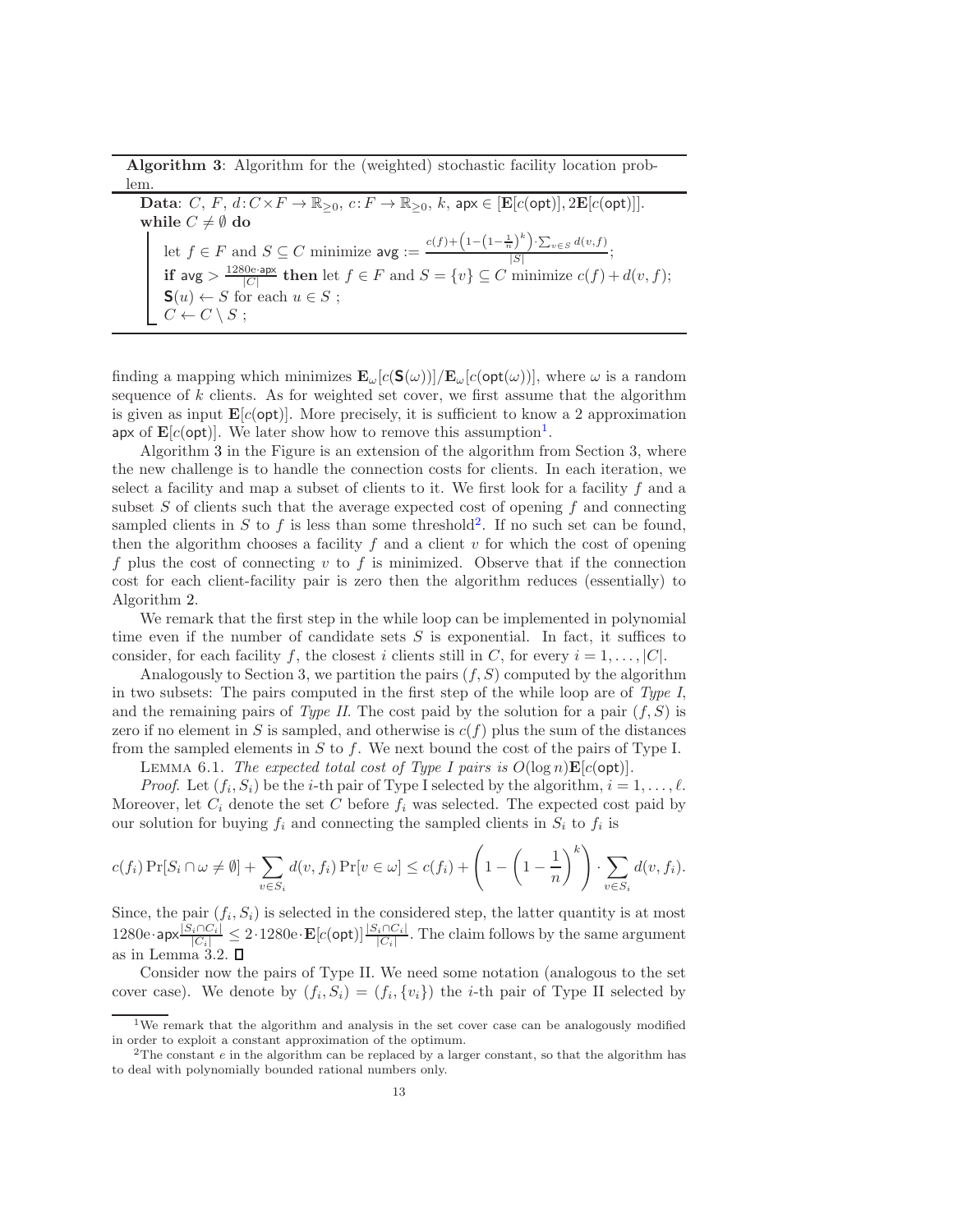the algorithm,  $i = 1, \ldots, \ell$ , and let  $c_i := c(f_i) + d(v_i, f_i)$ . We let  $C_i$  denote the set C before  $f_i$  was selected,  $n_i = |C_i|$ , and  $k_i = n_i \frac{k}{n}$ . We also let  $\omega_i$  be the subsequence (or multi-set) obtained from the random sequence  $\omega$  by taking only elements belonging to  $C_i$ . By  $\text{opt}|_{\omega_i}$  we denote the set of facilities in opt which serve clients in  $\omega_i$ . In particular,  $|\text{opt}|_{\omega_i}$  is the number of such facilities. We let  $c(\text{opt}|_{\omega_i})$  be the cost of opening facilities in  $\mathsf{opt}|_{\omega_i}$  plus connecting each client in  $\omega_i$  to the closest facility in  $\text{opt}|_{\omega_i}$ . (In the connection cost, elements of  $\omega_i$  are considered without repetitions). Of course,  $c(\text{opt}|_{\omega_{\ell}}) \leq c(\text{opt}|_{\omega_{\ell-1}}) \leq \ldots \leq c(\text{opt}|\omega_1) \leq c(\text{opt}(\omega))$ . Additionally, for each client  $v \in C$ , let  $D_v$  denote the expected connection cost paid by opt for v given that v appears in the random sequence  $\omega$ , and let  $D := \left(1 - \left(1 - \frac{1}{n}\right)^k\right) \cdot \sum_{v \in C} D_v$ . Observe that  $D$  is the total expected connection cost payed by opt. In particular,  $D \leq \mathbf{E}[c(\text{opt})]$ . We let  $\Omega_i^q$  and  $\Omega_i^{\geq q}$  be the set of  $\omega$ 's such that  $|\omega_i| = q$  and  $|\omega_i| \geq q$ , respectively.

The following lemma is analogous to Lemma 3.3 and is proved in the same way. LEMMA 6.2. For every  $i \in \{1, ..., \ell\}$ , if  $k_i \geq 8 \log 2n$  then there exists  $q \geq \frac{k_i}{2}$ such that

$$
\Pr\left[c(\textsf{opt}) \le 8\mathbf{E}[c(\textsf{opt})] \text{ and } |\textsf{opt}| \le 8\mathbf{E}[|\textsf{opt}|] \mid \omega \in \Omega_i^q\right] \ge \frac{1}{2}.
$$

Proof. The proof is the same as for Lemma 3.3, where elements are replaced by clients and  $U_i$  by  $C_i$ .

Next lemma extends Lemma 3.5. Let us remark that we are considering iterations where there does not exist a pair  $(f, S)$  such that  $\frac{c(f) + (1 - (1 - \frac{1}{n})^k) \cdot \sum_{v \in S} d(v, f)}{|S|}$  $\frac{1}{|S|}$   $\leq$  $\frac{1280e\cdot\mathsf{apx}}{|C|}$ , where C is the set of clients at the beginning of the iteration.

LEMMA 6.3. For every  $i \in \{1, ..., \ell\}$ , if  $k_i \geq 8 \log 2n$  then  $k_i \leq 64\mathbf{E}[|\mathsf{opt}|_{\omega_i}|] \log n$ .

*Proof.* Suppose the lemma does not hold, i.e.,  $k_i > 64\mathbf{E}[\text{opt}|\omega_i|] \log n$ . Apply Lemma 6.2 in order to define q. In particular, in at least one half of the scenarios  $\Omega_i^q$ the cost and cardinality (i.e., number of facilities) of the optimal solution are at most 8 times the corresponding expected values over all scenarios. We show a contradiction by providing a pair  $(f, S)$  which violates the condition in the second step of the while loop of Algorithm 3.

Consider the  $n_i^q$  different outcomes for a sequence of q clients in  $C_i$  with repetitions. In the optimal solution, disconnect  $v$  from its closest facility in any scenario where  $D_v \geq 4\mathbf{E}[D_v \mid \omega \in \Omega_i^q]$ . We next show that in at least two thirds of the scenarios the reduced optimum solution still connects at least  $\frac{q}{4}$  clients from  $C_i$  (counting repetitions). To see that, define a 0-1 matrix, which has a row for each pair  $(v, i) \in C_i \times \{1, ..., q\}$  and a column for each scenario  $\omega \in \Omega_i^q$ . Entry  $((v, i), \omega)$  is initially set to one if and only if v appears at least i times in  $\omega$ . Hence, there are  $qn_i^q$  ones altogether. Now zero the entries  $((v, i), \omega)$  where v is disconnected in scenario  $\omega$ . By Markov's inequality, we zero at most one fourth of the ones of each row  $(v, i)$ . Hence the number of ones becomes at least  $\frac{3}{4}qn_i^q$ . Let x denote the number of columns with less than  $\frac{q}{4}$  ones, i.e., the number of scenarios where less that  $\frac{q}{4}$  clients are connected (counting repetitions). One has

$$
\frac{3}{4}qn_i^q \le \frac{q}{4} \cdot x + q \cdot (n_i^q - x) \quad \Rightarrow \quad x \le \frac{n_i^q}{3}
$$

.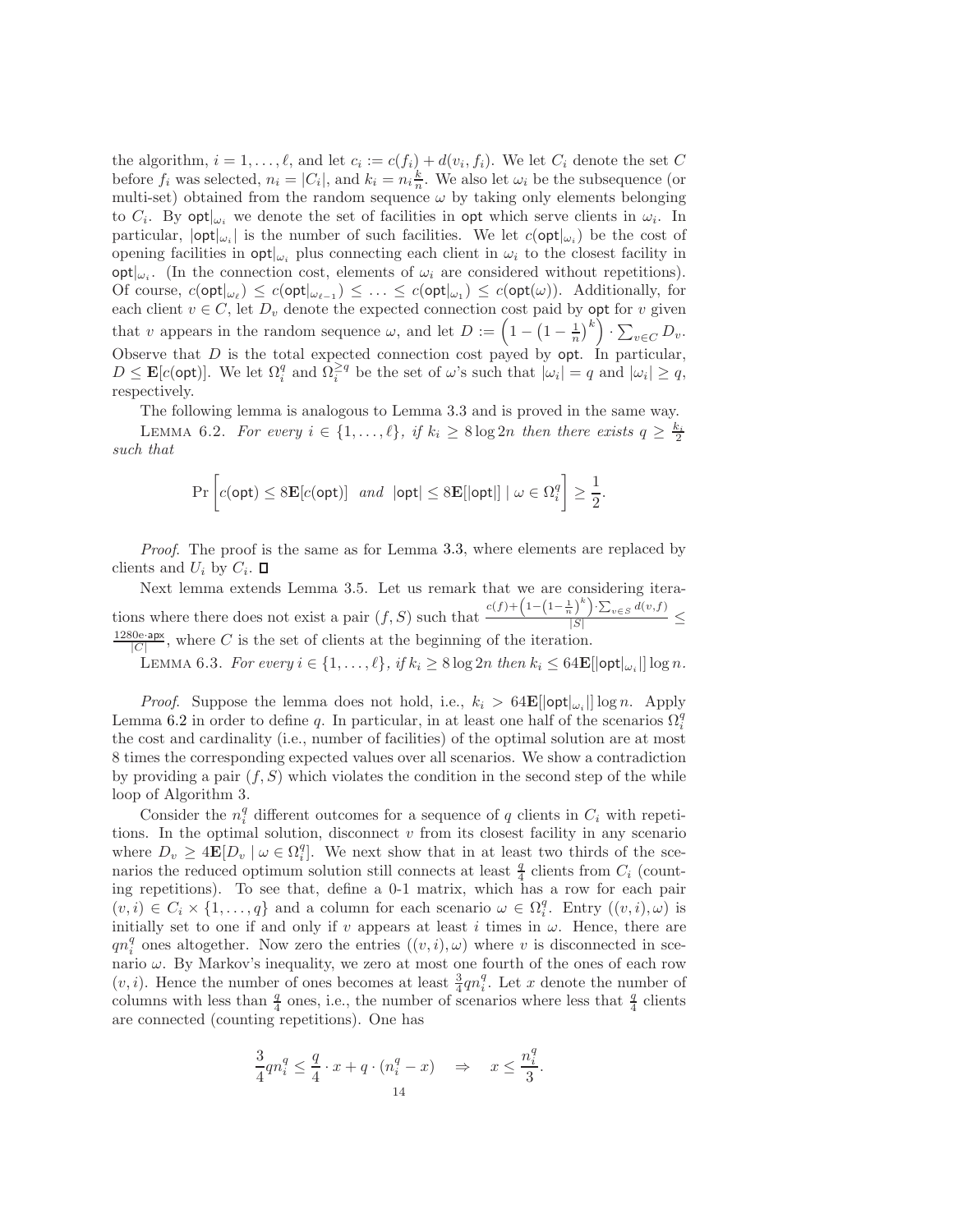It follows from the union bound and Lemma 6.2 that at least a fraction  $1 - \frac{1}{2} - \frac{1}{3} =$  $\frac{1}{6}$  of the scenarios will satisfy the conditions of Lemma 6.2 and additionally connect at least  $\frac{q}{4}$  elements in the reduced optimum solution.

For each facility f, let  $S_f$  denote the set of clients v within distance at most  $4\mathbf{E}[D_v \mid \omega \in \Omega_i^q]$  from f. Consider the collections of at most  $d = 8\mathbf{E}[\text{opt}]]$  facilities with total weight of opening all the d facilities less than or equal to  $8E[c(\text{opt})]$ . Let  $F_j, 1 \leq j \leq p \leq (2n)^d$ , be the j-th such collection, and let  $\cup F_j := \cup_{f \in F_j} S_f$  be the union of the  $S_f$  over the facilities of the collection. We must have:

$$
\sum_{j=1}^p \binom{q}{\frac{q}{4}} |{\cup} F_j|^{\frac{q}{4}} n_i^{\frac{3q}{4}} \ge \frac{1}{6} n_i^q.
$$

Using  $\left(\frac{q}{4}\right) \leq \left(\frac{eq}{4}\right)$  $\int_4^{\frac{q}{4}} = (4e)^{\frac{q}{4}}$  and the assumption that  $q \ge \frac{k_i}{2} > 32\mathbf{E}[|\mathsf{opt}|_{\omega_i}|] \log n \ge$  $4d \log n$ , there must be one  $F_j$  such that:

$$
|\cup F_j| \ge \frac{n_i}{\left(\binom{q}{q/4}6p\right)^{4/q}} \ge \frac{n_i}{4e \cdot 6^{\frac{4}{q}}(2n)^{\frac{4d}{q}}} \ge \frac{n_i}{4e \cdot 6^{\frac{1}{8\log n}} 2^{\frac{1}{\log n}} n^{\frac{1}{\log n}}} \ge \frac{n_i}{32e}.
$$

The cost of opening all the facilities  $F_j$  is at most  $8\mathbf{E}[c(\text{opt})]$ . Furthermore, for the considered scenarios we have

$$
\sum_{f \in F_j} \sum_{v \in S_f} \left( 1 - \left( 1 - \frac{1}{n} \right)^k \right) \cdot d(v, f) \le \sum_{f \in F_j} \sum_{v \in S_f} \left( 1 - \left( 1 - \frac{1}{n} \right)^k \right) \cdot 4\mathbf{E}[D_v \mid \omega \in \Omega_i^q]
$$
  

$$
\le 4\mathbf{E}[D \mid \omega \in \Omega_i^q]
$$
  

$$
\le 4\mathbf{E}[c(\text{opt}) \mid \omega \in \Omega_i^q] \le 32\mathbf{E}[c(\text{opt})].
$$

Hence, by an averaging argument, there must exist a facility  $f$  such that

$$
\frac{c(f) + \sum_{v \in S_f} \left(1 - \left(1 - \frac{1}{n}\right)^k\right) \cdot d(v, f)}{|S_f|} \le \frac{8 \mathbf{E}[c(\text{opt})] + 32 \mathbf{E}[c(\text{opt})]}{n_i / 32 \mathbf{e}}
$$

$$
= \frac{1280 \mathbf{e} \mathbf{E}[c(\text{opt})]}{n_i} \le \frac{1280 \mathbf{e} \cdot \mathbf{apx}}{n_i}
$$

.

This contradicts the fact that a pair of Type II is selected in the iteration considered. П

The following lemma is analogous to Lemma 3.4

- LEMMA 6.4. For each  $1 \leq i \leq \ell$ ,
- $(a)$   $c_i \mathbf{E} [\text{opt}|_{\omega_{i+1}}] \leq \mathbf{E} [c(\text{opt}|_{\omega_{i+1}})],$

 $(b) \ c_i(\mathbf{E}[|{\mathsf{opt}}|_{\omega_i}] - \mathbf{E}[|{\mathsf{opt}}|_{\omega_{i+1}}|]) \leq \mathbf{E}[c({\mathsf{opt}}|_{\omega_i})] - \mathbf{E}[c({\mathsf{opt}}|_{\omega_{i+1}})].$ 

*Proof.* By construction,  $c_i \leq c_{i+1}$ . Furthermore, for any facility  $f \in \text{opt}|_{\omega_{i+1}}$ and any client  $v \in \omega_{i+1}$  served by f (there must be at least one such client), one has  $c_{i+1} \leq c(f) + d(v, f)$ . Consequently,  $c_{i+1} \cdot |\text{opt}|_{\omega_{i+1}}|$  is a lower bound on  $c(\text{opt}|_{\omega_{i+1}})$ . Altogether:

$$
c_i |\mathsf{opt}|_{\omega_{i+1}}| \leq c_{i+1} |\mathsf{opt}|_{\omega_{i+1}}| \leq c(\mathsf{opt}|_{\omega_{i+1}}).
$$

By applying the same argument to the facilities in  $\mathsf{opt}|_{\omega_i} \setminus \mathsf{opt}|_{\omega_{i+1}}$ :

$$
c_i(|\mathsf{opt}|_{\omega_i}| - |\mathsf{opt}|_{\omega_{i+1}}|) \leq c(\mathsf{opt}|_{\omega_i}) - c(\mathsf{opt}|_{\omega_{i+1}}).
$$
15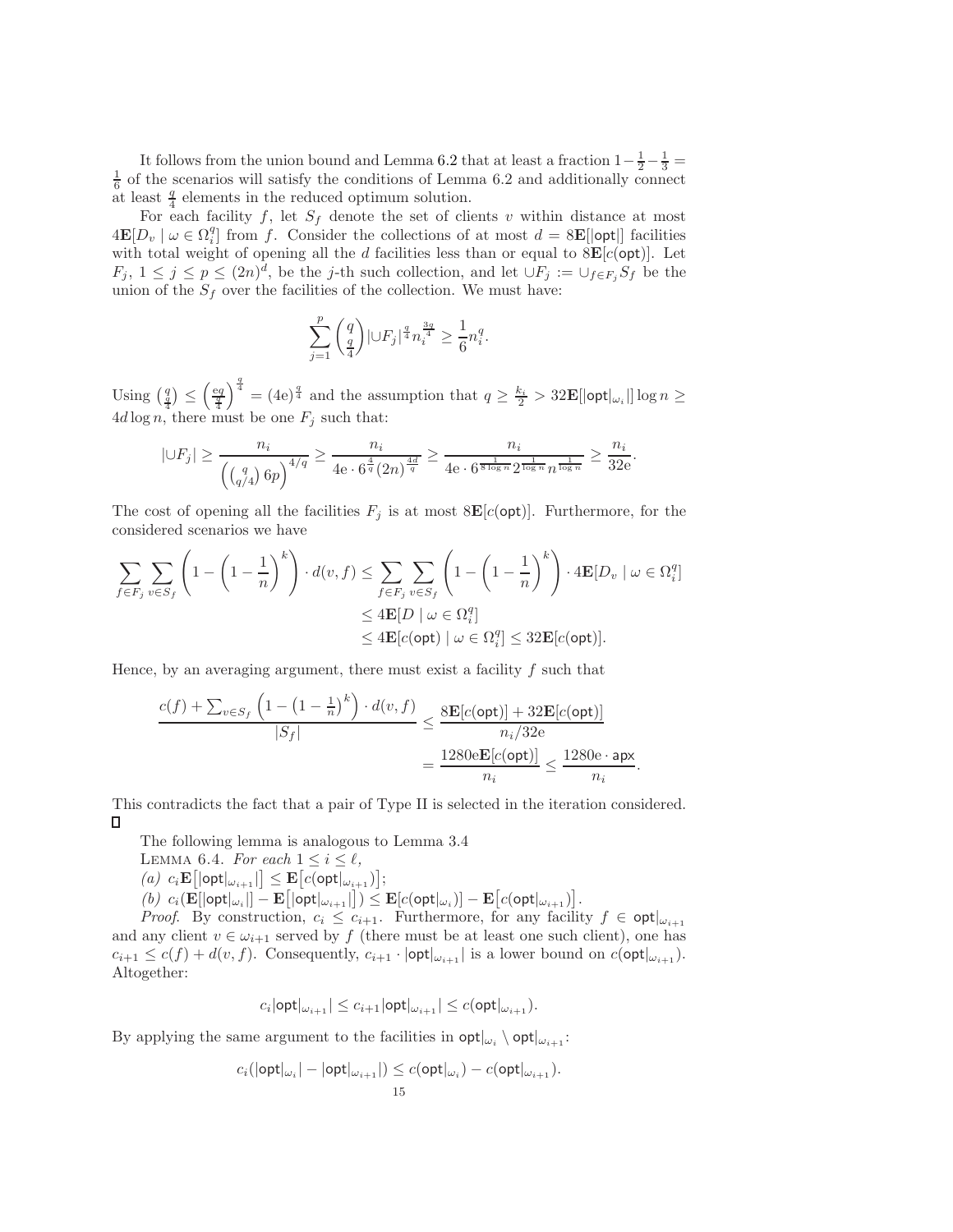The claim follows by taking expectations.  $\square$ 

We now bound the cost of the Type II pairs in the solution constructed by the algorithm.

LEMMA 6.5. The expected cost of Type II pairs selected by Algorithm 3 is  $O(\log n)$ .  $\mathbf{E}[c(\textsf{opt})]$ .

*Proof.* For notational convenience, we set  $k_{\ell+1} = 0$  and  $c_0 = 0$ . Moreover, let j be such that  $k_j \geq 8 \log 2n$  and  $k_{j+1} < 8 \log 2n$ . Note that in expectation we see at most 8 log 2n elements in  $C_{j+1}$ . Each of these elements are connected in opt to a facility f for which  $c(f) + d(v_i, f)$  is not smaller than  $c_i$ . Hence, the cost of connecting  $v_i$ 's to  $f_i$ 's for  $j < i \leq \ell$  is bounded by  $8 \log 2n \mathbf{E}[c(\text{opt})]$ .

By Lemma 6.3 and Lemma 6.4, the cost of the pairs  $(f_1, S_1), \ldots, (f_j, S_j)$  is upper bounded by

$$
\sum_{i=1}^{j} c_i \Pr[v_i \in \omega] = \sum_{i=1}^{j} c_i (k_i - k_{i+1}) \le \sum_{i=1}^{j} k_i (c_i - c_{i-1})
$$
\n
$$
\le \sum_{i=1}^{n} 64 \mathbf{E}[\vert \mathsf{opt} \vert_{\omega_i} \vert] \log n (c_i - c_{i-1})
$$
\n
$$
= 64 \log n \left( c_j \mathbf{E}[\vert \mathsf{opt} \vert_{\omega_{j+1}} \vert] + \sum_{i=1}^{j} c_i (\mathbf{E}[\vert \mathsf{opt} \vert_{\omega_i} \vert] - \mathbf{E}[\vert \mathsf{opt} \vert_{\omega_{i+1}} \vert]) \right)
$$
\n
$$
\le \sum_{i=1}^{n} 64 \log n \left( \mathbf{E} \left[ c(\mathsf{opt} \vert_{\omega_{j+1}}) \right] + \sum_{i=1}^{j} \left( \mathbf{E} [c(\mathsf{opt} \vert_{\omega_i})] - \mathbf{E} \left[ c(\mathsf{opt} \vert_{\omega_{i+1}}) \right] \right) \right)
$$
\n
$$
= 64 \log(n) \mathbf{E} [c(\mathsf{opt} \vert_{\omega_1})] \le 64 \log(n) \mathbf{E} [c(\mathsf{opt})].
$$

The claim follows.  $\square$ 

The following lemma follows immediately from Lemmas 6.1 and 6.5.

LEMMA 6.6. Algorithm 3 returns a universal mapping  $S$  to the universal stochastic facility location problem with  $\mathbf{E}[c(\mathbf{S})] = O(\log n) \mathbf{E}[c(\text{opt})].$ 

Using the above lemma it is easy to prove the main theorem.

Theorem 6.7. There exists a polynomial-time length-aware algorithm that returns a universal mapping S to the universal stochastic facility location problem with  $\mathbf{E}[c(\mathsf{S})] = O(\log n) \mathbf{E}[c(\textsf{opt})].$ 

*Proof.* First, note that the value of  $\mathbf{E}_{\omega \in C}$ <sup>1</sup>[c(opt( $\omega$ ))] can be easily computed, by finding for each  $v \in C$  the facility f minimizing  $c(f)+d(c, f)$ . Trivially, for  $1 \leq k \leq n$ ,

$$
\mathbf{E}_{\omega \in C^1}[c(\textsf{opt}(\omega))] \leq \mathbf{E}_{\omega \in C^k}[c(\textsf{opt}(\omega))] \leq \mathbf{E}_{\omega \in C^n}[c(\textsf{opt}(\omega))].
$$

Moreover, by subadditivity,  $\mathbf{E}_{\omega \in C^n}[c(\text{opt}(\omega))] \leq n \mathbf{E}_{\omega \in C^1}[c(\text{opt}(\omega))]$ . Hence one of the values  $x_i := 2^i \mathbf{E}_{\omega \in C^1}[c(\text{opt}(\omega))]$  for  $0 \leq i \leq \log n$  is a 2-approximation for  $\mathbf{E}_{\omega \in C^k}[c(\textsf{opt}(\omega))] = \mathbf{E}[c(\textsf{opt})]$ . Therefore, it is sufficient to run Algorithm 3 with  $apx = x_i$ , for all the log *n* values  $x_i$ . This way one obtains log *n* different mappings. Afterwards, we choose the one with the smallest expected cost, which is guaranteed to be  $O(\log n)$  approximate. The expected costs above can be computed analogously to the set cover case.  $\Box$ 

The same reduction as in Section 5 leads to an  $O(\log n)$ -competitive algorithm for the online version of the problem.

THEOREM 6.8. There is an  $O(\log n)$ -competitive algorithm for the online stochastic facility location problem.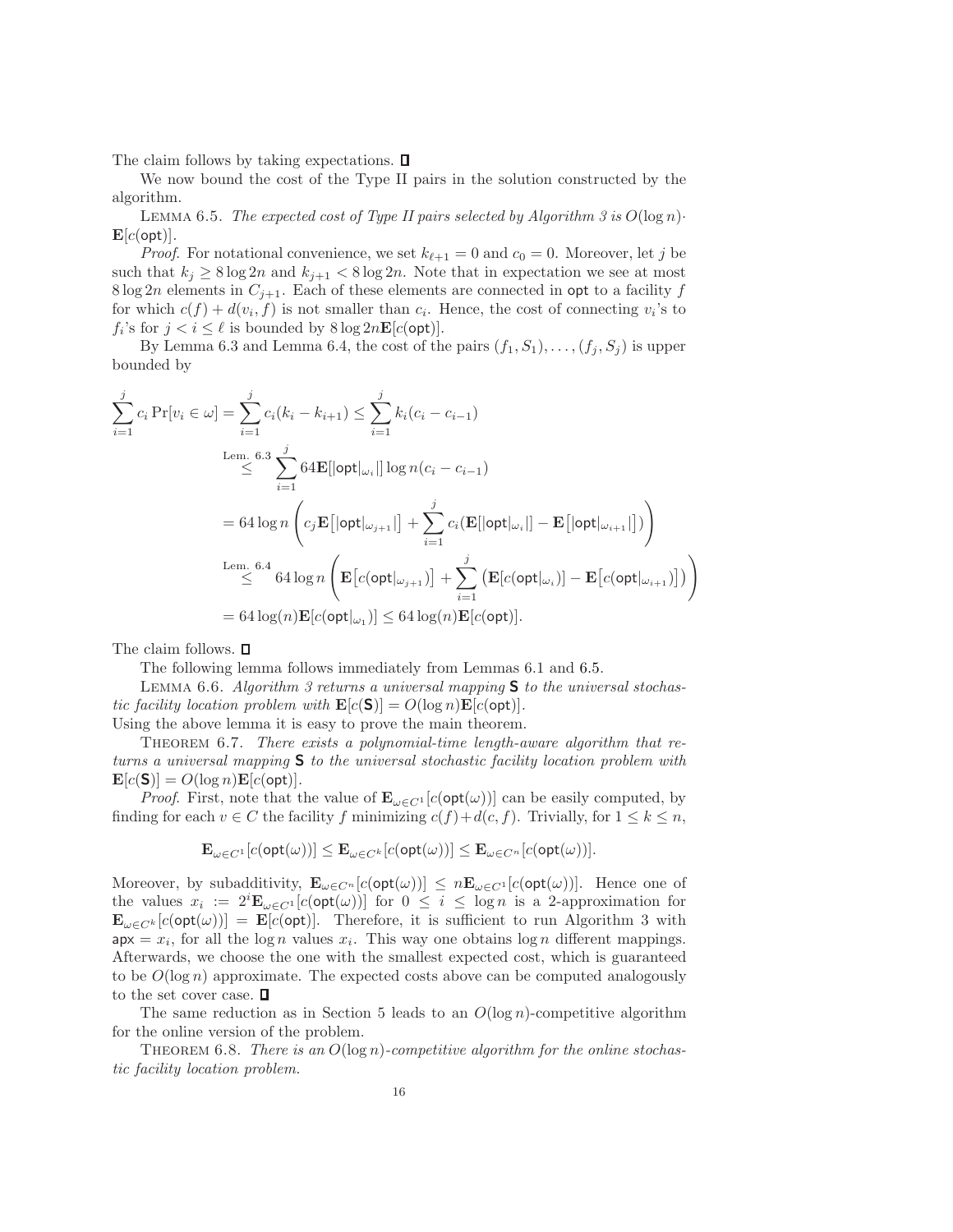Proof. Consider the same algorithm as in the set cover case, where now each mapping  $S_{k'}$  is computed with the universal facility location algorithm of this section. The proof of the lemma follows along the same line as in Theorem 1.3, with the difference that now the competitive factor of each mapping is  $O(\log n)$  rather than  $O(\log mn)$ .  $\Box$ 

7. Non-Uniform Probability Distributions. In this section we show how to handle the case of non-uniform probability distributions, given our results for the uniform case. For the sake of simplicity, we focus on the set cover case: The same argument works for facility location.

Consider the following reduction to the uniform case. Let  $(U, \mathscr{S}, \vec{\pi})$  be the input, where  $(U, \mathscr{S})$  is the set system and  $\vec{\pi} \in \mathbb{Q}_{\geq 0}^{|U|}$  $\sum_{\geq 0}^{\infty}$  is the probability distribution (i.e.,  $\pi_u$  is the probability of sampling element u and  $\sum_{u \in U} \pi_u = 1$ ). We multiply all the probabilities (which are rational numbers) by a proper integer  $N$ , so that  $n_u :=$  $\pi_u \cdot N$  is integral. (Without loss of generality,  $N \gg 1$ ). Now we replace u with  $n_i$ copies  $u_1, u_2, \ldots, u_{n_i}$ . Let  $(U', \mathscr{S}')$  be the resulting set system, where sets  $S' \in \mathscr{S}'$ correspond to sets  $S \in \mathscr{S}$  and  $|U'| = N$ . We run our universal algorithm for the uniform case on  $(U',\mathscr{S}')$ . It is easy to see that all the copies  $u_i$  will be mapped to the same set  $S'_u$  (if we break ties consistently): we return the solution which maps each u into  $S_u$ .

Observe that  $Pr[u]$  is sampled  $] = \pi_u$  and  $Pr[\text{at least one } u_i]$  is sampled  $] = 1 - (1 (1/N)^{n_u} \simeq 1 - e^{-\pi_u}$ . In particular, the two probabilities differ at most by a constant factor. It follows by subadditivity that the expected optimal cost of the modified instance is within a constant factor from the original expected optimal cost. Hence the solution produced is  $O(\log mn)$  approximate.

Of course, the reduction above is not polynomial. However, we can consider an implicit representation of  $(U',\mathscr{S}')$ , where we associate a multiplicity  $n_u$  to each element u. It is not hard to adapt our algorithms to make them run in polynomial time with this implicit representation. In particular, in Algorithms 1 and 2 one can compute  $|S \cap U|$  for a given set S in time polynomial in  $|U|$  and in the number of bits needed to represent the probability distribution. Furthermore, all the comparisons in the mentioned algorithms involve rational numbers which can be represented with a polynomial number of bits in the input size.

8. The Independent Activation Model. In the independent activation model each element (client) u is independently sampled with a given probability  $\pi_u$ . In particular, the number  $K$  of sampled elements (clients) is a random variable in  $\{0, 1, \ldots, n\}$ . Due to concentration bounds, our algorithms can be adapted to work in this case as well.

Let  $\tilde{k} := \mathbf{E}[K] = \sum_{u \in U} \pi_u$  be the expected number of sampled elements (clients). Simple greedy algorithms ensure a  $K$ -approximation, and hence an expected  $\hat{k}$ -approximation. In more detail, it is sufficient to map each element  $u$  in the cheapest set  $S$  containing it, in the set cover case. For facility location, we map each client  $u$  into the facility  $f$ which minimizes  $c(f) + d(u, f)$ . It is easy to see that the resulting mapping costs at most  $K \cdot$  opt.

Hence, without loss of generality, we can assume  $\tilde{k} \geq c \log n$  for a sufficiently large constant  $c > 0$ . In this case we run our algorithms with  $k = 2k$ . For any given  $\beta > 0$ and c large enough, Chernoff's bound guarantees that  $Pr[K > k] \leq n^{-\beta}$ . Hence it is sufficient to show that our algorithms are  $n^{\beta}$  approximate in the worst case, for a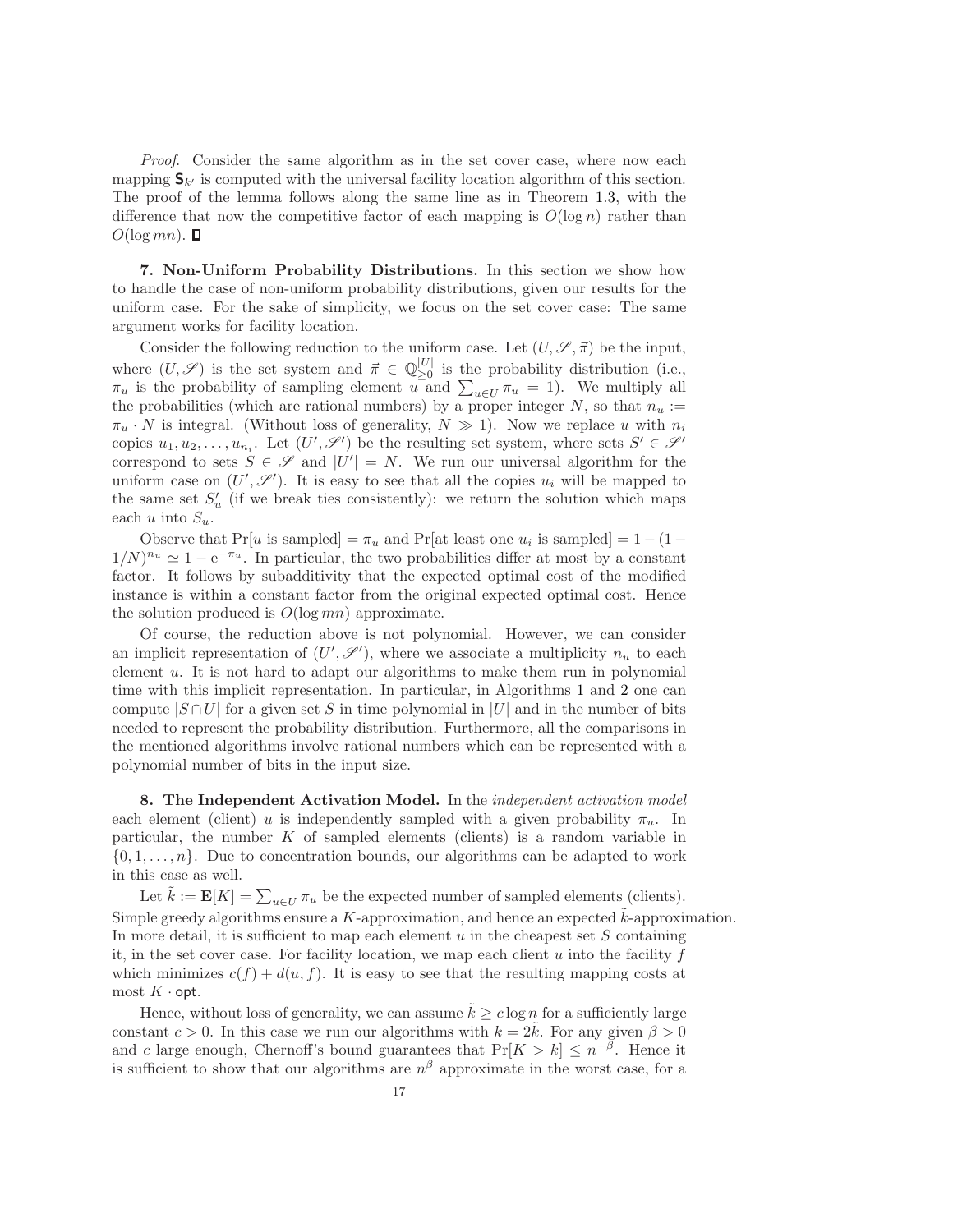proper constant  $\beta > 0$ . We next show that this is the case.

Lemma 8.1. Any universal mapping for the unweighted set cover problem is n-approximate in the worst case.

Proof. The optimal solution needs at least one set whereas the mapping returns at most n sets. The claim follows.  $\Box$ 

LEMMA 8.2. The universal mapping  $S$  generated by Algorithm 2 is  $n^2$ -approximate in the worst case for the set cover problem.

*Proof.* Consider any sequence  $\omega$  of k elements, and let  $\overline{\omega}$  be the corresponding set. Let  $cheap(v)$  be the minimum cost of a set covering v. Observe that  $opt(\omega) \ge$  $\frac{1}{n} \sum_{v \in \overline{\omega}} \text{cheap}(v)$ . For any element  $v \in \overline{\omega}$  covered by a Type I set, it holds that  $c(\mathbf{S}(v)) \leq n \cdot cheap(v)$ . For the remaining elements  $v \in \overline{\omega}$ ,  $c(\mathbf{S}(v)) = cheap(v)$ . As a consequence the cost of the solution returned by the algorithm is at most  $\sum_{v \in \overline{\omega}} n \cdot$ *cheap* $(v)$ . The claim follows.  $\square$ 

LEMMA 8.3. The universal mapping **S** generated by Algorithm 3 is  $n^3$ -approximate in the worst case for the facility location problem.

*Proof.* Consider any sequence  $\omega$  of k clients, and let  $\overline{\omega}$  be the corresponding set. For any  $v \in \overline{\omega}$ , let  $cheap(v) = \min_{f \in F} \{c(f) + d(v, f)\}\$ . Observe that  $opt(\omega) \ge$  $\frac{1}{n} \sum_{v \in \overline{\omega}} \text{cheap}(v)$ . The cost paid by **S** for any  $v \in \overline{\omega}$  covered by a facility of Type II is at most cheap(v). Consider now any  $v \in \overline{\omega}$  covered by a facility  $f = \mathsf{S}(v)$  of Type I. Let  $S = \mathbf{S}^{-1}(f)$ . S pays for v at most

$$
c(f) + d(v, f) \le c(f) + \sum_{v \in S} d(v, f) \le n \cdot \left( c(f) + \left( 1 - \left( 1 - \frac{1}{n} \right)^k \right) \sum_{v \in S} d(v, f) \right)
$$
  

$$
\le n^2 \cdot \left( \frac{c(f) + \left( 1 - \left( 1 - \frac{1}{n} \right)^k \right) \sum_{v \in S} d(v, f)}{|S \cap C|} \right) \le n^2 \cdot \text{ch} \exp(v).
$$

Altogether, the cost of the solution returned by the algorithm is at most  $n^2 \sum_{v \in \overline{\omega}} cheap(v)$ . The claim follows.  $\square$ 

9. Other Applications. Our techniques can be applied to other *covering-like* problems. In this section we sketch two such applications.

**9.1.** Universal Stochastic Multi-Cut. In an instance of the *universal multi*cut problem we are given a graph  $G = (V, E)$  with edge costs  $c: E \to \mathbb{R}_{\geq 0}$ , and a set of demand pairs  $D = \{(s_i, t_i) : 1 \le i \le m\}$ . The task is to return a mapping **S**:  $D \to 2^E$ so that  $\mathbf{S}((s_i,t_i)) \subseteq E$  disconnects  $s_i$  from  $t_i$ . The cost of the solution for a sequence  $\omega \in D^k$ , i.e., the total cost of the edges in  $\mathbf{S}(\omega) = \cup_{(s_i,t_i)\in\omega} \mathbf{S}((s_i,t_i))$ , is denoted by  $c(S(\omega))$ . The universal and online stochastic versions are defined analogously, and again the goal is to minimize the ratio  $\mathbf{E}_{\omega}[c(\mathbf{S}(\omega))]/\mathbf{E}_{\omega}[c(\text{opt}(\omega))].$ 

Notice first that the multi-cut problem on trees (i.e., when the graph  $G$  is a tree) is a special case of weighted set cover: each demand pair  $(s_i, t_i)$  is an element in U, each edge e corresponds to a set  $S_e$ , and an element  $(s_i, t_i)$  is contained in a set  $S_e$ if the edge  $e$  lies on the unique path from  $s_i$  to  $t_i$ . Hence, we can use the algorithm from Section 3 to obtain a  $O(\log n)$ -competitive algorithm for stochastic universal multi-cut on trees.

Now, using the congestion-preserving hierarchical decompositions of Räcke [44], we can generalize this result to arbitrary graphs obtaining a  $O(\log^2 n)$ -competitive algorithm. The randomized reduction from multi-cut in general graphs to multicut in trees is detailed in [44, Section 3], and shows that an  $O(\alpha)$ -approximation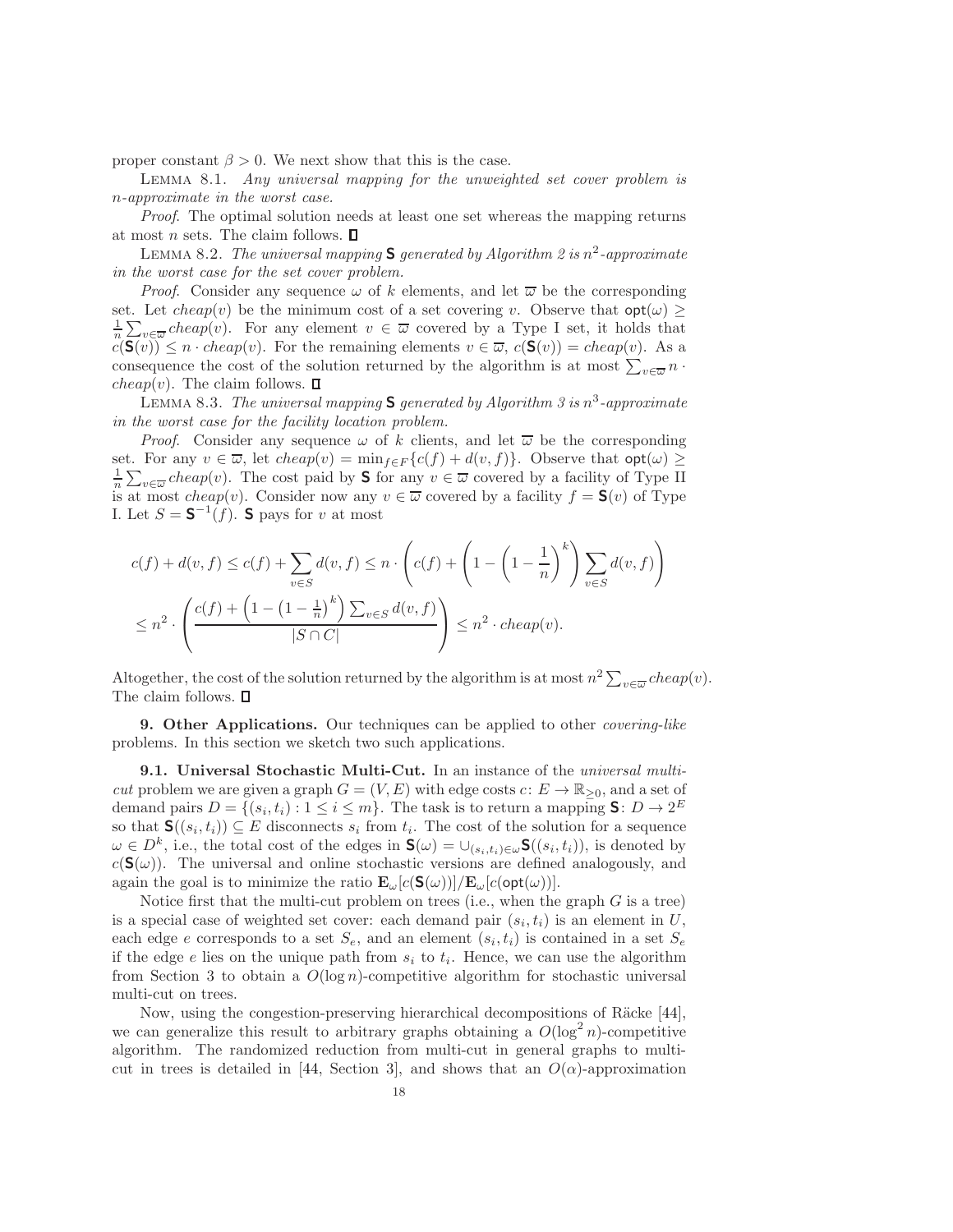to the multi-cut problem on trees gives an  $O(\alpha \log n)$ -approximation to multi-cut on general graphs. Using our result for multi-cut on trees immediately gives the following theorem.

THEOREM 9.1. There exists an  $O(\log^2 n)$ -competitive polynomial-time algorithm for the online stochastic multi-cut problem, and a polynomial-time algorithm that, given the length of the input sequence, is  $O(\log^2 n)$ -competitive for the universal stochastic multi-cut problem.

9.2. Constant VC-Dimension. In this section we present better algorithms for universal stochastic (unweighted) set cover for the case when the set system has constant VC-dimension. (For formal definitions of VC-dimension and related concepts, see, e.g.,  $[10]$ ).

Before presenting our improved algorithm, let us describe an application where it is potentially useful. Consider a region  $U \subseteq \mathbb{R}^2$  of the 2-dimensional plane, and a set of m "base-stations"  $v_i \in \mathbb{R}^2$ , each with a coverage radius  $r_i$ . In other words,  $v_i$ covers the disk  $\mathbf{B}(v_i, r_i)$  of radius  $r_i$  centered at  $v_i$ . We assume that  $U \subseteq \cup_i \mathbf{B}(v_i, r_i)$ , i.e., the discs cover the entire region. Given a set  $X \subseteq U$ , the goal is to find a small set cover, i.e., to map each point  $x \in X$  to a base-station covering it so that not too many base-stations are in use. This problem was studied by Hochbaum and Maas [30], and by Brönnimann and Goodrich [10], among others. However, one might want to hard-wire this mapping from locations in the plane to base-stations, so that we do not have to solve a set-cover problem each time a device wants to access a basestation; i.e., we want a universal mapping. For ease of exposition, let us discretize the plane into  $n$  points by placing a fine-enough mesh on the plane. Assume that the locations to be covered are chosen randomly from some known distribution from the plane (or more precisely, from this mesh). In this case, we can show that there exists a universal mapping whose expected set-cover cost is at most  $O(\log m)$  times the expected optimum, and this mapping can be computed in randomized polynomialtime.

By the discussion in Section 2 (and with the same notation), the main challenge is to find the  $2\mu$  sets which cover all but  $\delta n$  elements. When the set system has VC-dimension d, we give a polynomial-time algorithm in Lemma 9.2 which finds  $O(d2^d \mu \log \mu)$  sets which cover all but  $2\delta n$  elements; for the special case of discs in the plane, our algorithm improves and returns just  $O(\mu)$  sets. Combining this result with the argument in Theorem 1.2 implies a polynomial-time  $O(\log m)$ -competitive algorithm for the case of discs in the plane, and an  $O(2^d \log \mu + \log m)$ -competitive algorithm in general.

Let us state our result more generally: the (unweighted) partial hitting set problem takes as input a set system  $(U, \mathscr{S})$  and an integer threshold  $\tau \leq m = |\mathscr{S}|$ . A feasible solution to this problem is subset  $U' \subseteq U$  of elements such that all but  $\tau$  sets from  $\mathscr S$  contain at least one element from  $U'$ . The goal is to find a feasible solution with smallest cardinality. We give the following bi-criteria approximation algorithm for this problem. Our algorithm and analysis for partial hitting set builds on results for hitting set for bounded VC-dimension set systems [10].

To state our theorem formally, we introduce some notation: any weight function  $w: U \to \mathbb{R}_{\geq 0}$  on the elements induces a weight function on the sets, where the weight of a set  $S \subseteq U$  is  $\sum_{e \in S} w(e)$ —we denote the weight of S by  $w(S)$ . Given element weights and a parameter  $\epsilon > 0$ , an  $\epsilon$ -net  $A \subseteq U$  is a set of elements which hits all sets in  $\mathscr S$  with weight at least  $\epsilon w(U)$ . We use  $s(\epsilon)$  to denote an upper bound on the size of  $\epsilon$ -nets for a set system. For any set system with VC-dimension d, it is known that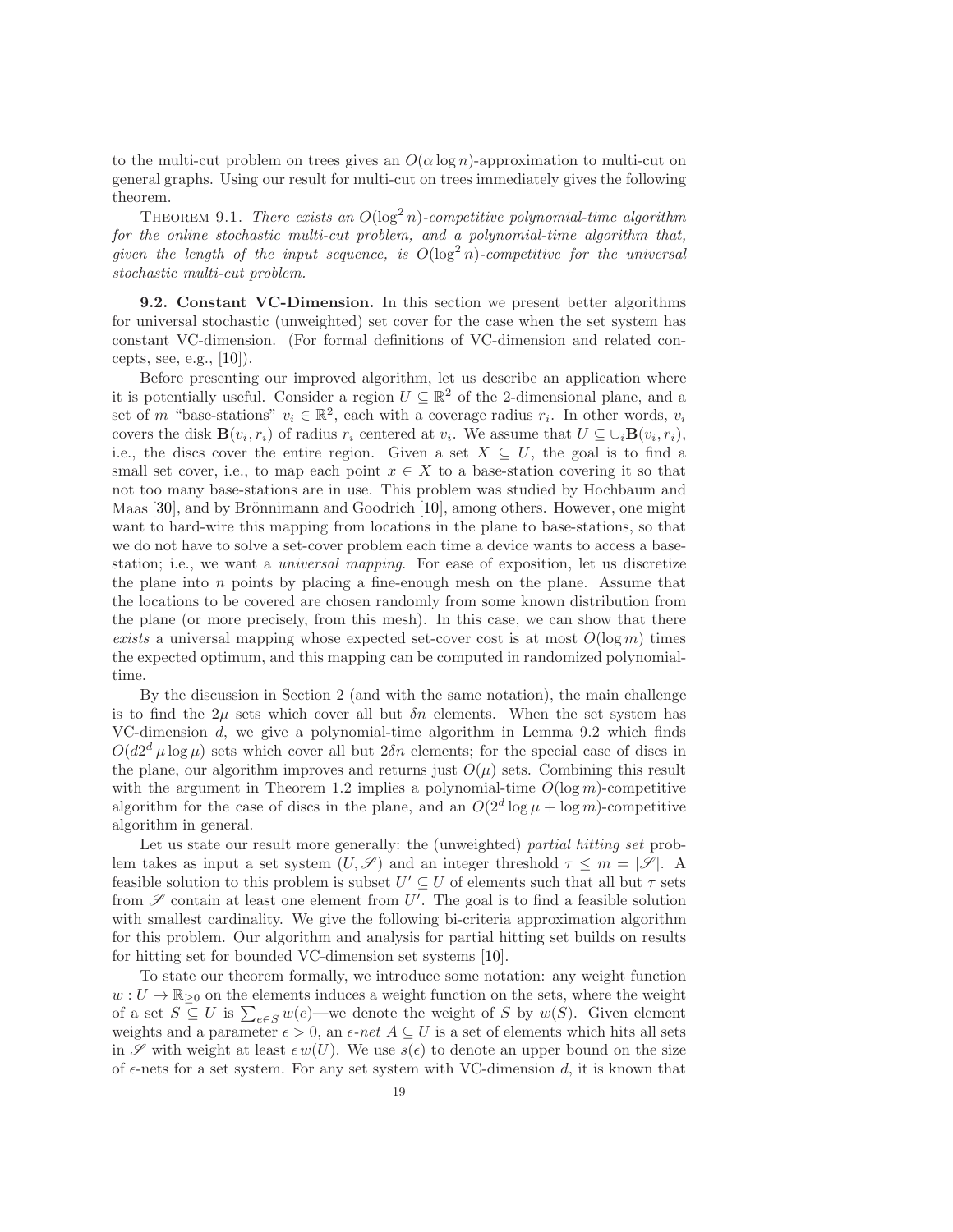$s(\epsilon) = O((d/\epsilon) \log(d/\epsilon))$ , and that such a net can be found in polynomial time (see, e.g., [10]. For the special case of disks in the plane,  $s(\epsilon) = O(d/\epsilon)$  [41].

Lemma 9.2. There is a polynomial-time algorithm that, given an instance of partial hitting set where the optimal solution contains k elements and hits all but  $\tau$ sets, outputs a subset with  $s(4k)$  elements that hits all but  $2\tau$  elements, where d is the VC-dimension of the set system and  $s(\epsilon)$  is an upper bound of the size of  $\epsilon$ -nets in the set system.

*Proof.* We assume we know k, the size of the optimal partial hitting set—this assumption can be discharged by running over all possible values of  $k$ . The algorithm proceeds in iterations. Initially, we give unit weight to each element, set  $\epsilon = \frac{1}{4k}$ , and find an  $\epsilon$ -net A. If the net A hits all but  $2\tau$  sets, we stop and return A. Else, we pick a set R that is not hit uniformly at random, double the weight of all the elements in  $R$ , and go to the next iteration. By construction, the hitting set returned by the algorithm is of size  $s(4k)$ , so it suffices to show that the algorithm terminates in polynomial time.

We claim that the algorithm terminates in  $O(k \log \frac{n}{k})$  iterations. Let  $A<sup>t</sup>$  be the  $\epsilon$ -net computed at iteration t. Let also  $w<sup>t</sup>(U)$  be the weight of U at the end of the same iteration  $(w^0(U) = n$  is the initial weight). Any set R which is not hit by  $A_t$ must have weight at most  $\epsilon w^{t-1}(U)$ , since  $A^t$  is an  $\epsilon$ -net. As a consequence, the total weight grows at most by a factor  $(1 + \epsilon)$  at each iteration. We can conclude by induction that

$$
w^{t}(U) \le n(1+\epsilon)^{t} \le n e^{\epsilon t}.
$$
\n(9.1)

Let  $H^*$  denote the set of size k which hits all but  $\tau$  sets. For each  $h \in H^*$ , let  $Z_h^t$ be the random variable denoting the number of iterations  $i \leq t$  where the weight of the element h is doubled. For any iteration  $i \leq t$ , at least  $2\tau$  sets are not hit by  $A^i$ , and hence at least half of the sets not hit by  $A^i$  are hit by  $H^*$ . Thus, at any iteration, we double the weight of some element in  $H^*$  with probability at least  $\frac{1}{2}$ . We can conclude 2 that  $\sum_{h\in H^*} \mathbf{E}[Z_h^t] \geq \frac{t}{2}$ . Observe that  $w^t(H^*) = \sum_{h\in H^*} 2^{Z_h^t}$ . Now using the fact that  $\mathbf{E}[2^Y] \geq 2^{\mathbf{E}[Y]}$  for any random variable Y, we get that  $\mathbf{E}[w(H^*)] \geq \sum_{h \in H^*} 2^{\mathbf{E}[Z_h]}$ . Since  $\sum_{h\in H^*}$   $\mathbf{E}[Z_h] \geq \frac{t}{2}$ , we can use the convexity of the exponential function to claim that  $\sum_{h\in H^*} 2^{\mathbf{E}[Z_h]}$  is minimized when all terms  $\mathbf{E}[Z_h]$  are equal—this gives us

$$
\mathbf{E}[w^t(U)] \ge \mathbf{E}[w^t(H^*)] \ge k \cdot 2^{t/2k}.\tag{9.2}
$$

Combining equations (9.1) and (9.2) and using the fact that  $\epsilon = 1/4k$ , we get that  $k \cdot 2^{t/2k} \leq n e^{t/4k}$ , from which we obtain that  $t \leq 8k \log(n/k)$ . Hence, the algorithm terminates after  $O(k \log(n/k))$  iterations, as claimed. This completes the proof of the lemma.

COROLLARY 9.3. Given a set system  $(U, \mathscr{S})$  such that some  $2\mu$  sets from  $\mathscr{S}$ cover all but  $\delta n$  elements from U, there is a polynomial time algorithm that outputs  $O(2^{d+2}\mu \log(2^{d+2}\mu))$  sets that cover all but  $2\delta n$  elements, where d is the VC-dimension of the set system. For the special case where sets are discs in the plane, the number of sets is  $O(2^d \mu)$ .

*Proof.* Given the set system  $(U, \mathscr{S})$ , construct the dual set system  $(U^*, \mathscr{S}^*)$ where  $U^* = \mathscr{S}$  and  $\mathscr{S}^* = U$ , such that a set  $x \in \mathscr{S}^*$  contains an element  $S \in U^*$  if  $S$  contained  $x$  in the original set system. Consequently, the partial set cover problem on the set system  $(U, \mathscr{S})$  ("pick the fewest sets from  $\mathscr{S}$  that cover all elements from U but at most  $\tau$  elements") is identical to the partial hitting set problem in the dual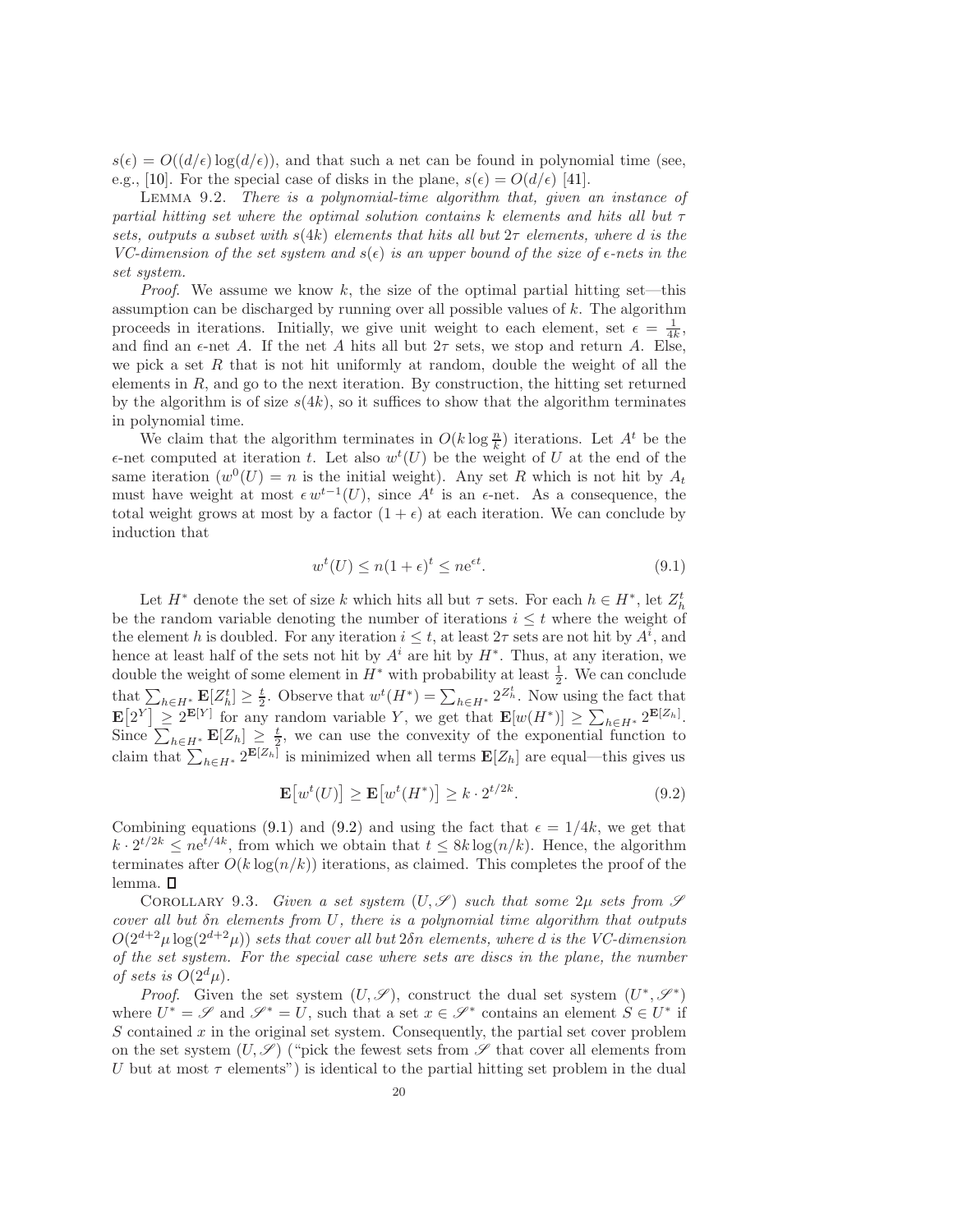set system  $(U^*,\mathscr{S}^*)$  ("pick the fewest elements from  $U^*$  that hit all sets from  $\mathscr{S}^*$  but at most  $\tau$  sets"). Moreover, if the VC-dimension of the original set system is d, then the VC-dimension of the dual set system is at most  $2^{d+1}$  [10].

Finally, since there are at most  $2\mu$  dual elements in  $U^*$  that hit all but  $\delta n$  dual sets in  $\mathscr{S}^*$ , and the VC-dimension  $d^*$  of the dual set system is at most  $2^{d+1}$ , Lemma 9.2 and the fact that  $s(\epsilon) = O(d^*/\epsilon \log d^*/\epsilon)$  immediately implies that we can find  $O(2^{d+1} \cdot$  $2\mu \log(2^{d+1} \log 2\mu)$  elements in the dual set system that hit the same number of sets. Considering the sets in the original set system corresponding to these dual elements completes the proof. For the second part of the proof, we use the fact that  $s(\epsilon) = O(d^*/\epsilon)$  for discs in the plane in this argument to get the bound of  $O(2^d\mu)$ .

The following theorem summarizes the discussion above.

Theorem 9.4. There exists a randomized polynomial-time length-oblivious algorithm that returns a universal mapping  $S$  to the universal stochastic unweighted set cover problem on set systems of VC-dimension d, with  $\mathbf{E}[|S|] = O(2^d \log E[|\mathsf{opt}|] +$  $\log m$ ) E[|opt|]. For the special case of discs in the plane, we get an algorithm for universal stochastic unweighted set cover with  $\mathbf{E}[|S|] = O(\log m) \mathbf{E}[|\text{opt}|]$ 

### REFERENCES

- [1] S. Albers and S. Leonardi. On-line Algorithms. ACM Computing Surveys, 31(3es):4, 1999.
- [2] N. Alon, B. Awerbuch, Y. Azar, N. Buchbinder, and J. Naor. The Online Set Cover Problem. SIAM Journal on Computing, 39(2): 361–370, 2009.
- [3] N. Alon, B. Awerbuch, Y. Azar, N. Buchbinder, and J. Naor. A General Approach to Online Network Optimization Problems. ACM Transactions on Algorithms, 2(4): 640–660, 2006.
- [4] A. Anagnostopoulos, F. Grandoni, S. Leonardi, and P. Sankowski. Online network design with outliers. In Proceedings of the 37th Annual International Colloquium on Automata, Languages and Programming, 2010. To appear.
- [5] Y. Azar, E. Cohen, A. Fiat, H. Kaplan, and H. Racke. Optimal Oblivious Routing in Polynomial Time. Journal of Computer and System Sciences, 69(3): 383–394, 2004.
- [6] D. Bertsimas and M. Grigni. Worst-case Examples for the Spacefilling Curve Heuristic for the Euclidean Traveling Salesman problem. Operations Research Letters, 8(5):241–244, 1989.
- [7] D. J. Bertsimas, P. Jaillet, and A. R. Odoni. A Priori Optimization. Operations Research, 38(6):1019–1033, 1990.
- [8] M. Bienkowski, M. Korzeniowski, and H. Räcke. A Practical Algorithm for Constructing Oblivious Routing Schemes. In Proceedings of the 15th annual ACM symposium on Parallel Algorithms and Architectures, pages 24–33, 2003.
- [9] A. Borodin and R. El-Yaniv. Online Computation and Competitive Analysis. Cambridge University Press, New York, 1998.
- [10] H. Brönnimann and M. T. Goodrich. Almost Optimal Set covers in Finite VC-Dimension. Discrete Computational Geometry, 14(4):463–479, 1995.
- [11] N. Buchbinder and J. Naor. Online Primal-Dual Algorithms for Covering and Packing. Mathematics of Operations Research, 34(2): 270–286, 2009.
- [12] J. Cardinal, S. Fiorini, and G. Joret. Tight Results on Minimum Entropy Set Cover. Algorithmica, 51(1): 49–60, 2008.
- [13] R. Dorrigiv and A. Lopez-Ortiz. A Survey of Performance Measures for On-line Algorithms. SIGACT News, 36(3):67–81, 2005.
- [14] U. Feige. A Threshold of ln n for Approximating Set Cover. Journal of the ACM, 45(4):634–652, 1998.
- [15] U. Feige and S. Korman. On the use of Randomization in the Online Set Cover Problem. Technical Report.
- [16] U. Feige, L. Lovász, and P. Tetali. Approximating Min Sum Set Cover. Algorithmica, 40(4):219– 234, 2004.
- [17] A. Fiat and G. J. Woeginger, editors. Online Algorithms, volume 1442 of Lecture Notes in Computer Science. Springer-Verlag, Berlin, 1998.
- [18] D. Fotakis. On the Competitive Ratio for Online Facility Location. Algorithmica, 50(1): 1–57, 2008.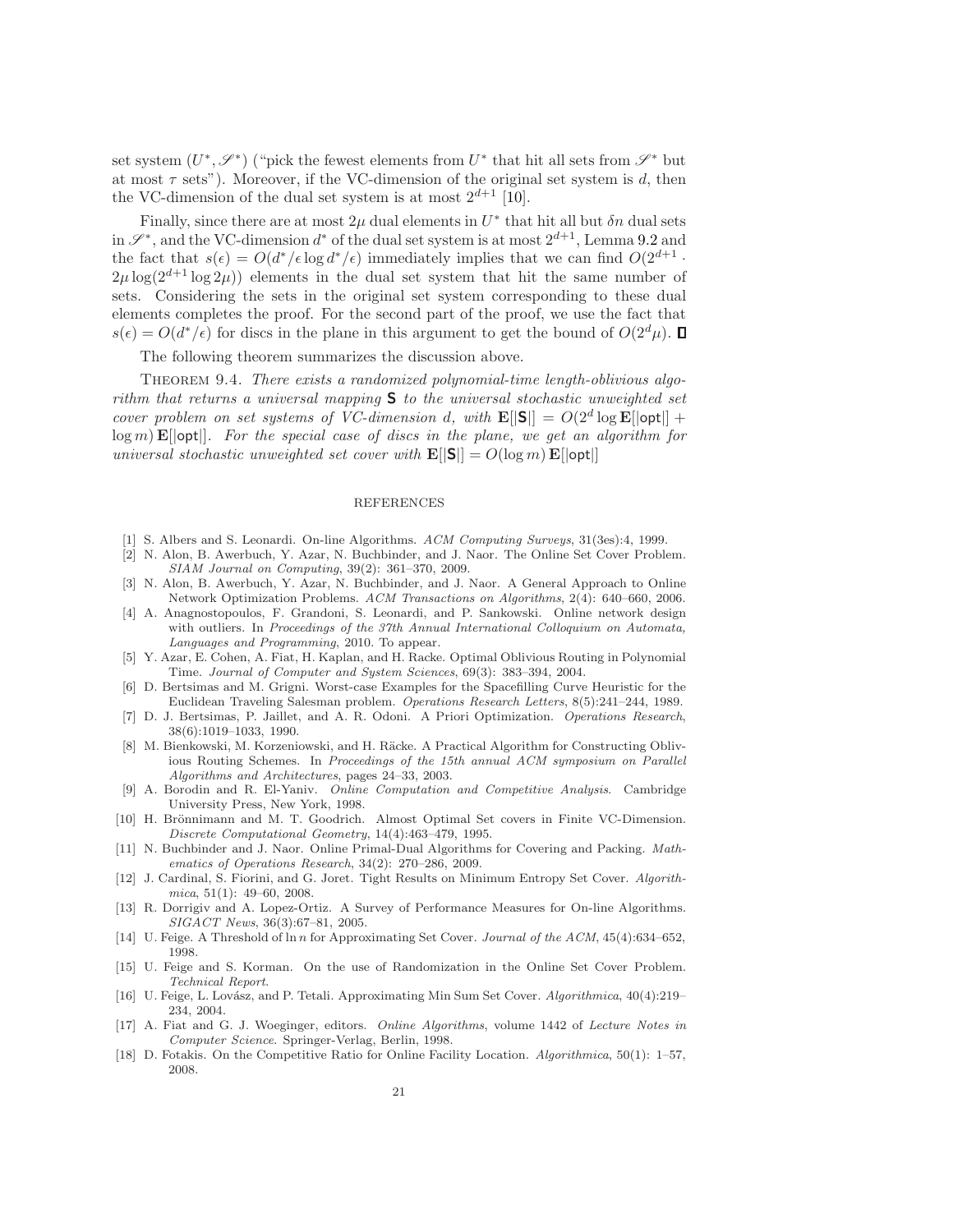- [19] P. R. Freeman. The Secretary Problem and its Extensions: a Review. International Statistical Review, 51(2):189–206, 1983.
- [20] N. Garg, A. Gupta, S. Leonardi, and P. Sankowski. Stochastic Analyses for Online Combinatorial Optimization Problems. In Proceedings of the 19th Annual ACM-SIAM Symposium on Discrete Algorithms, pages 942–951, 2008.
- [21] F. Grandoni, A. Gupta, S. Leonardi, P. Miettinen, P. Sankowski, and M. Singh. Set Covering with our Eyes Closed. In Proceedings of the 49th Annual IEEE Symposium on Foundations of Computer Science, pages 347–356, 2008.
- [22] A. Gupta, M. T. Hajiaghayi, and H. Räcke. Oblivious Network Design. In Proceedings of the 17th Annual ACM-SIAM Symposium on Discrete Algorithm, pages 970–979, 2006.
- [23] M. T. Hajiaghayi, J. H. Kim, T. Leighton, and H. Räcke. Oblivious Routing in Directed Graphs with Random Demands. In Proceedings of the 37th Annual ACM Symposium on Theory of Computing, pages 193–201, 2005.
- [24] M. T. Hajiaghayi, R. Kleinberg, and D. C. Parkes. Adaptive Limited-Supply Online Auctions. In Proceedings of the 5th ACM Conference on Electronic Commerce, pages 71–80, 2004.
- [25] M. T. Hajiaghayi, R. D. Kleinberg, and F. T. Leighton. Improved Lower and Upper Bounds for Universal TSP in Planar Metrics. In Proceedings of the 17th Annual ACM-SIAM Symposium on Discrete Algorithm, pages 649–658, 2006.
- [26] M. T. Hajiaghayi, R. D. Kleinberg, T. Leighton, and H. Räcke. Oblivious Routing on Node-Capacitated and Directed Graphs. In Proceedings of the 16th Annual ACM-SIAM Symposium on Discrete Algorithm, pages 782–790, 2005.
- [27] E. Halperin and R. M. Karp. The Minimum-Entropy Set Cover Problem. Theoretical Computer Science, 348(2-3):240–250, 2005.
- [28] C. Harrelson, K. Hildrum, and S. Rao. A Polynomial-time Tree Decomposition to minimize Congestion. In Proceedings of the 15th Annual ACM Symposium on Parallel Algorithms and Architectures, pages 34–43, 2003.
- [29] D. S. Hochbaum. Heuristics for the Fixed Cost Median Problem. Mathematical Programming, 22(1):148–162, Dec 1982.
- [30] D. S. Hochbaum and W. Maass. Approximation Schemes for Covering and Packing Problems in Image Processing and VLSI. Journal of the ACM, 32(1):130–136, 1985.
- [31] N. Immorlica, D. Karger, M. Minkoff, and V. Mirrokni. On the Costs and Benefits of Procrastination: Approximation Algorithms for Stochastic Combinatorial Optimization Problems. In Proceedings of the 15th Annual ACM-SIAM Symposium on Discrete Algorithms, pages 684–693, 2004.
- [32] P. Jaillet. A Priori Solution of a Travelling Salesman Problem in which a Random Subset of the Customers are Visited. Operations Research, 36(6):929–936, 1988.
- [33] L. Jia, G. Lin, G. Noubir, R. Rajaraman, and R. Sundaram. Universal Approximations for TSP, Steiner Tree, and Set Cover. In Proceedings of 37th ACM Symposium on Theory of Computing, pages 386–395, 2005.
- [34] D. S. Johnson. Approximation Algorithms for Combinatorial Problems. Journal of Computer and System Sciences, 9:256–278, 1974.
- [35] D. R. Karger and M. Minkoff. Building Steiner Trees with Incomplete Global Knowledge. In Proceedings of 41st Annual Symposium on Foundations of Computer Science, pages 613–623, 2000.
- [36] M. J. Kearns. The Computational Complexity of Machine Learning. MIT Press, 1990.
- [37] L. Lovász. On the Ratio of Optimal Integral and Fractional Covers. Discrete Mathematics, 13(4):383–390, 1975.
- [38] A. Mehta, A. Saberi, U. Vazirani, and V. Vazirani. AdWords and Generalized Online Matching. Journal of the ACM, 54(5):Art. 22, 19 pp., 2007.
- [39] A. Meyerson. Online Facility Location. In Proceedings of 42nd Annual Symposium on Foundations of Computer Science, pages 426–431. 2001.
- [40] A. Meyerson, K. Munagala, and S. Plotkin. Designing Networks Incrementally. In Proceedings of 42nd Annual Symposium on Foundations of Computer Science, pages 406–415, 2001.
- [41] J. Matoušek, R. Seidel, and E. Welzl. How to net a lot with little: small  $\epsilon$ -nets for disks and halfspaces. In Proceedings of the 6th Annual Symposium on Computational Geometry, pages 16–22, 1990.
- [42] L. K. Platzman and J. J. Bartholdi, III. Spacefilling Curves and the Planar Travelling Salesman Problem. Journal of the ACM, 36(4):719–737, 1989.
- [43] H. Räcke. Minimizing Congestion in General Networks. In Proceedings of the 43rd Annual Symposium on Foundations of Computer Science, pages 43–52, 2002.
- [44] H. Räcke. Optimal Hierarchical Decompositions for Congestion Minimization in Networks. In Proceedings of the 40th Annual ACM Symposium on Theory of Computing, 2008.